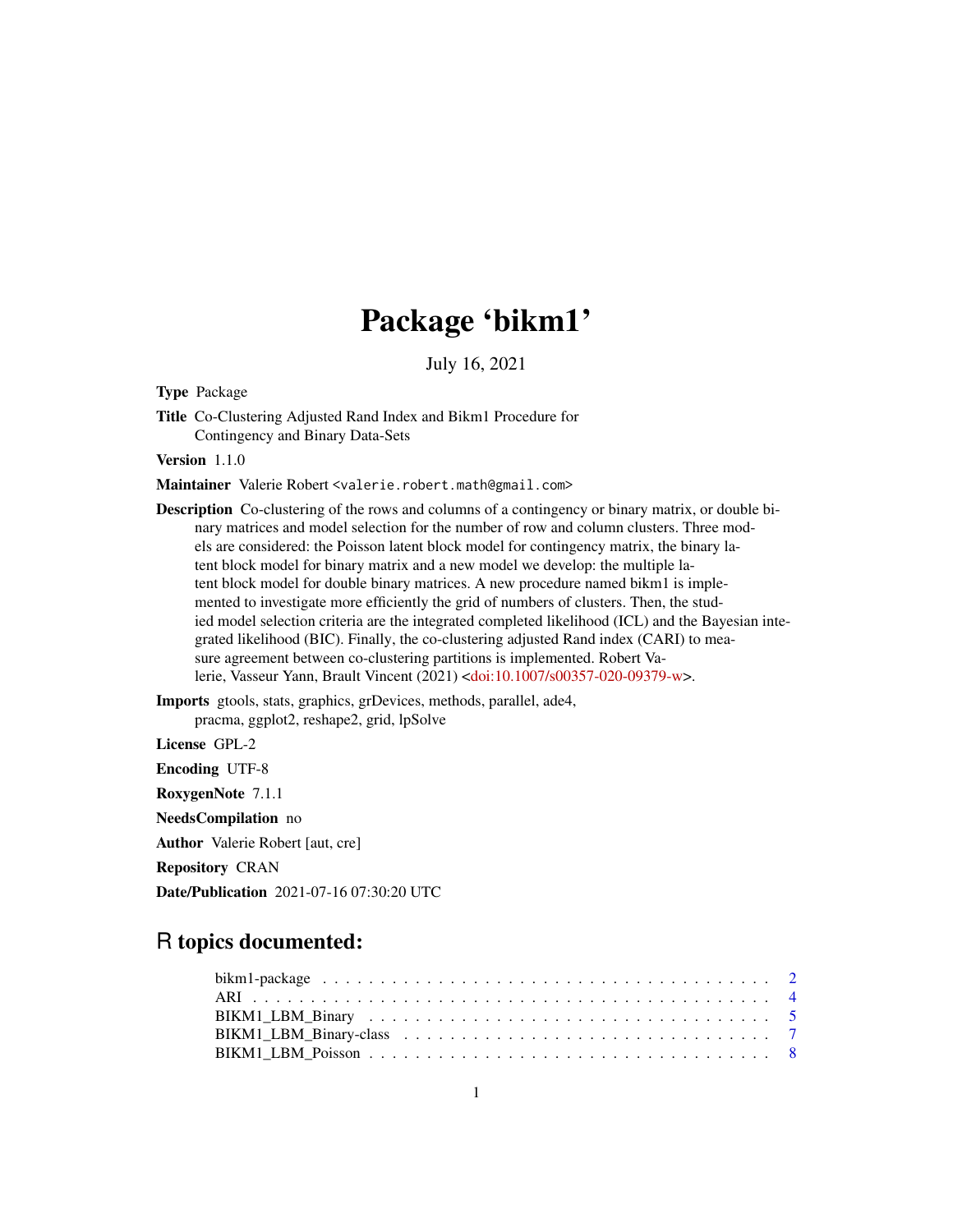<span id="page-1-0"></span>

| 10                |
|-------------------|
| 11                |
| 13                |
| 14                |
| 15                |
| 16                |
| 17                |
| 18                |
| 19                |
| 20                |
| 20                |
| 21<br><b>CARI</b> |
| 22                |
| 23                |
| 24                |
| 25                |
| 26                |
| 27                |
| 28                |
| 28                |
| 29                |
| 30                |
| 31                |
| 32                |
| 33                |
| 34                |
| 35                |
| 36                |
| 36                |
| 37                |
| 38                |
| 39                |
| 39                |
| 40                |
| 41                |
| 42                |
| 42                |
|                   |

#### **Index All the second contract of the second contract of the second contract of the second contract of the second contract of the second contract of the second contract of the second contract of the second contract of th**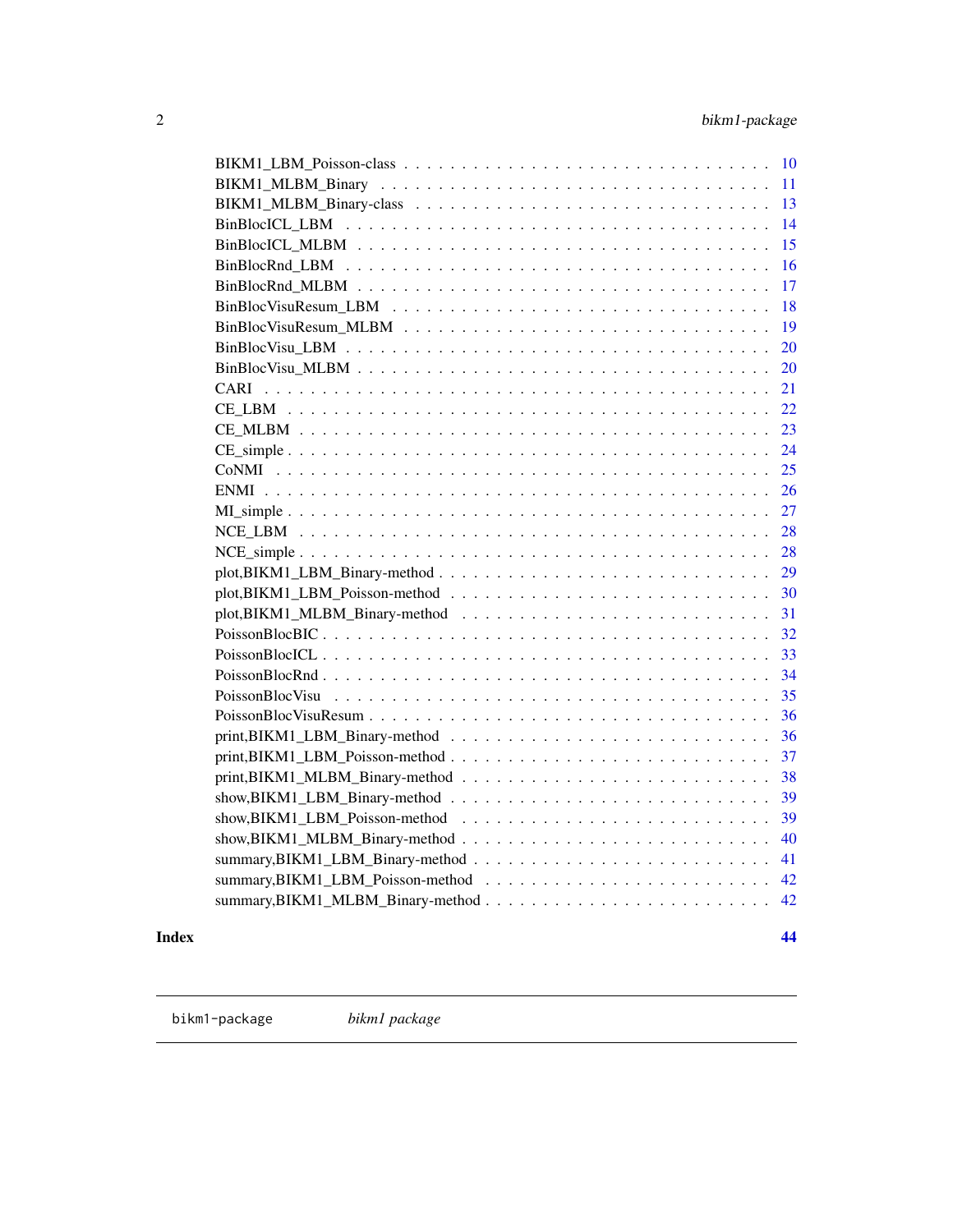#### <span id="page-2-0"></span>bikm1-package 3

#### Description

This package is designed to co-cluster a contingency (resp. binary) matrix, or double binary matrices in blocks respectively under the (normalized or not) Poisson (resp binary) Latent Block Model and the Multiple Latent Block Model. It enables to automatically select the number of row and column clusters and to compare partition estimations with reference partitions.

#### Features

Package for the segmentation of the rows and columns inducing a co-clustering and automatically select the number of row and column clusters.

## Model 1

[BIKM1\\_LBM\\_Poisson](#page-7-1) . This fitting procedure produces a [BIKM1\\_LBM\\_Poisson](#page-9-1) object.

#### Model 2

[BIKM1\\_LBM\\_Binary](#page-4-1) . This fitting procedure produces a [BIKM1\\_LBM\\_Binary](#page-6-1) object.

#### Model 3

[BIKM1\\_MLBM\\_Binary](#page-10-1) . This fitting procedure produces a [BIKM1\\_MLBM\\_Binary](#page-12-1) object.

#### Technical remarks

Display of the result with [plot,BIKM1\\_LBM\\_Poisson-method](#page-0-0) and

with [show,BIKM1\\_LBM\\_Poisson-method](#page-0-0), with [summary,BIKM1\\_LBM\\_Poisson-method](#page-0-0) and with [print,BIKM1\\_LBM\\_Poisson-method](#page-0-0).

Display of the result with plot, BIKM1\_LBM\_Binary-method and

with [show,BIKM1\\_LBM\\_Binary-method](#page-0-0), with [summary,BIKM1\\_LBM\\_Binary-method](#page-0-0) and with [print,BIKM1\\_LBM\\_Binary-method](#page-0-0).

Display of the result with [plot,BIKM1\\_MLBM\\_Binary-method](#page-0-0) and

with [show,BIKM1\\_MLBM\\_Binary-method](#page-0-0), with [summary,BIKM1\\_MLBM\\_Binary-method](#page-0-0) and with [print,BIKM1\\_MLBM\\_Binary-method](#page-0-0).

#### Author(s)

Valerie Robert <valerie.robert.math@gmail.com>

#### References

Keribin, Celeux and Robert, The Latent Block Model: a useful model for high dimensional data. https://hal.inria.fr/hal-01658589/document

Govaert and Nadif. Co-clustering, Wyley (2013).

Keribin, Brault and Celeux. Estimation and Selection for the Latent Block Model on Categorical Data, Statistics and Computing (2014).

Robert. Classification croisee pour l'analyse de bases de donnees de grandes dimensions de pharmacovigilance. Thesis, Paris Saclay (2017).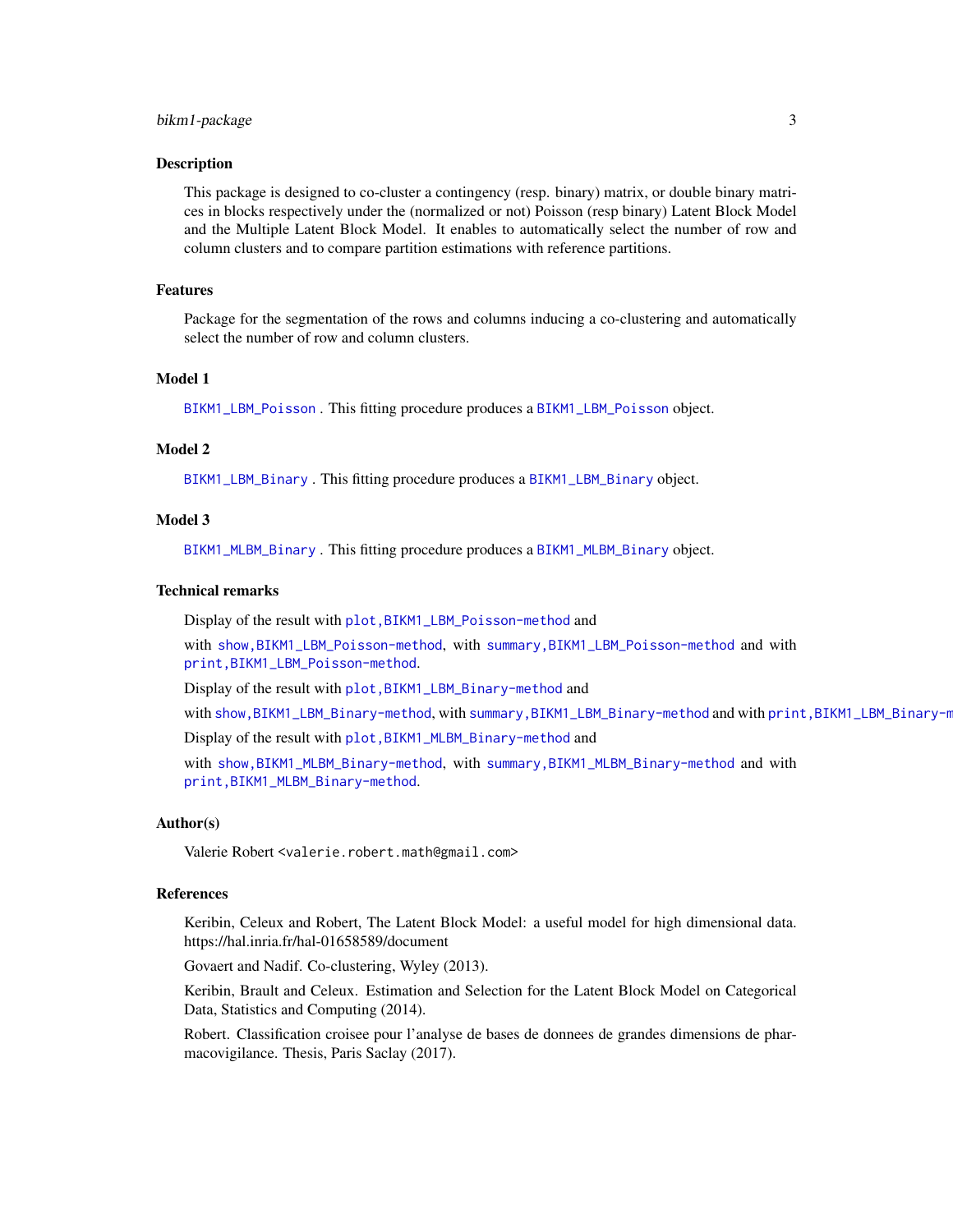<span id="page-3-0"></span>Robert, Vasseur and Brault. Comparing high dimensional partitions with the Co-clustering Adjusted Rand Index, Journal of Classification, 38(1), 158-186 (2021).

ARI *ARI function for agreement between two partitions*

#### Description

Produce a measure of agreement between two partitions. A value of 1 means a perfect match.

## Usage

ARI(v,vprime)

## Arguments

|        | numeric vector specifying the class of observations.          |
|--------|---------------------------------------------------------------|
| vprime | numeric vector specifying another partitions of observations. |

#### Value

a list including the arguments:

ari: value of the index.

nv: contingency table which the index is based on.

## References

Hubert and Arabie. Comparing partitions. Journal of classification (1985).

```
require(bikm1)
J=200
K=120
h=3l=2theta=list()
theta$rho_h=1/h *matrix(1,h,1)
theta$tau_l=1/l *matrix(1,1,1)theta$gamma_hl=matrix(c(1, 6, 4, 1, 7, 1), ncol=2)
data=PoissonBlocRnd(J,K,theta)
res=BIKM1_LBM_Poisson(data$x,4,4,4,init_choice='random')
mv=ARI(res@model_max$v, data$xrow)
mv$ari
mv$nv
mw=ARI(res@model_max$w, data$xcol)
```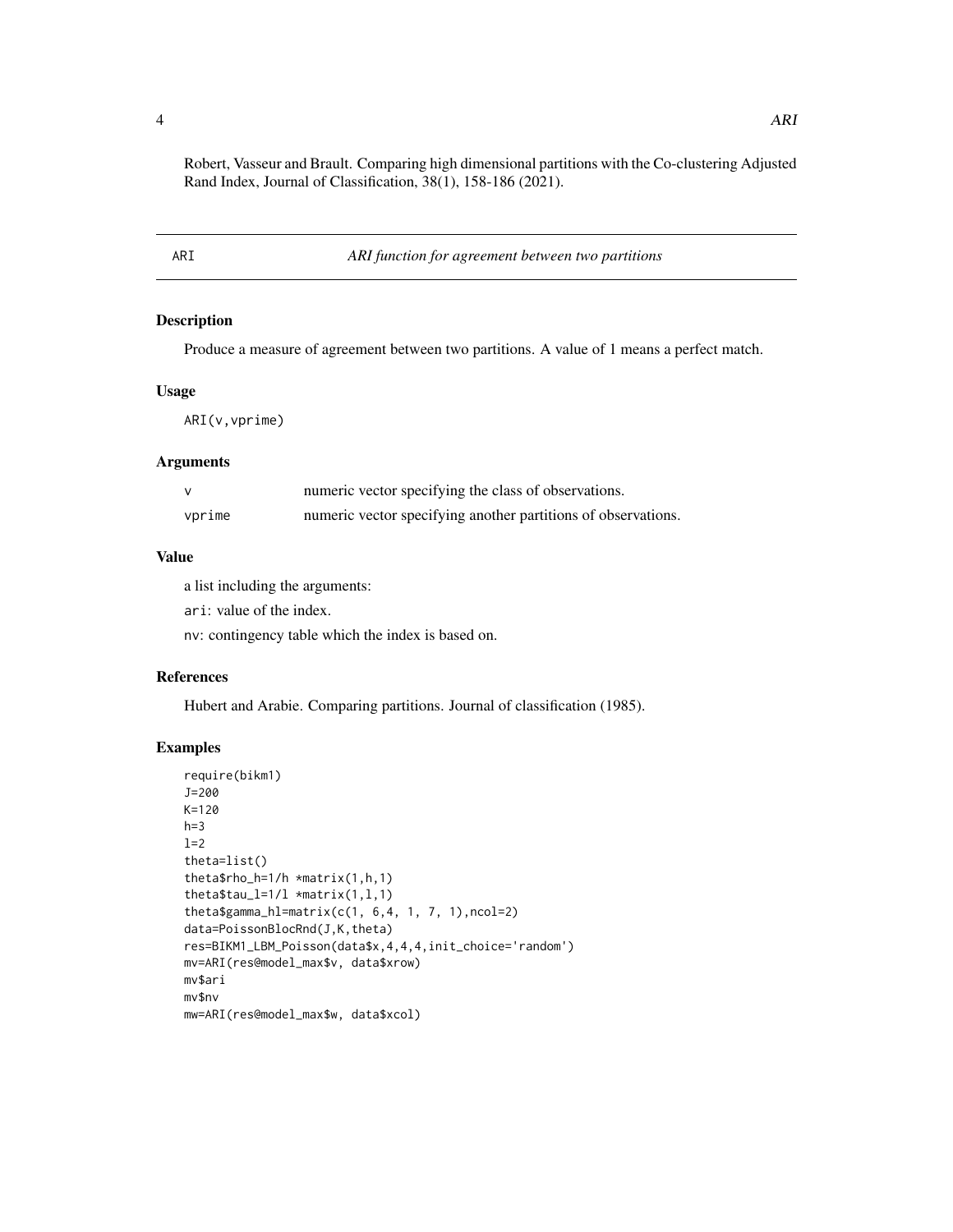<span id="page-4-1"></span><span id="page-4-0"></span>BIKM1\_LBM\_Binary *BIKM1\_LBM\_Binary fitting procedure*

# Description

Produce a blockwise estimation of a contingency matrix of observations.

## Usage

```
BIKM1_LBM_Binary(x,Gmax,Hmax,a=4,b=1,
Gstart=2,Hstart=2,init_choice='smallVBayes',userparam=NULL,
ntry=50,criterion_choice='ICL', mc.cores=1,verbose=TRUE)
```
## Arguments

| X                | binary matrix of observations.                                                                                                                                                                |
|------------------|-----------------------------------------------------------------------------------------------------------------------------------------------------------------------------------------------|
| Gmax             | a positive integer less than number of rows.                                                                                                                                                  |
| Hmax             | a positive integer less than number of columns. The bikm1 procedure stops while<br>the numbers of rows is higher than Gmax or the number of columns is higher<br>than Hmax.                   |
| a                | hyperparameter used in the VBayes algorithm for priors on the mixing propor-<br>tions. By default, a=4.                                                                                       |
| b                | hyperparameter used in the VBayes algorithm for prior on the Bernoulli param-<br>eter. By default, b=1.                                                                                       |
| Gstart           | a positive integer to initialize the procedure with number of row clusters. By<br>default, Gstart=2.                                                                                          |
| Hstart           | a positive integer to initialize the procedure with number of column clusters. By<br>default, Hstart=2.                                                                                       |
| init_choice      | a character string corresponding to the chosen initialization strategy used for<br>the procedure, which can be "random" or "smallVBayes" or "user". By default,<br>init_choice="smallVBayes". |
| userparam        | in the case where init_choice is "user", a list containing partitions z and w. By<br>default userparam=NULL.                                                                                  |
| ntry             | a positive integer corresponding to the number of times which is launched the<br>small VBayes or random initialization strategy. By default ntry=100.                                         |
| criterion_choice |                                                                                                                                                                                               |
|                  | a character string corresponding to the chosen criterion used for model selection,<br>which can be "ICL" as for now. By default, criterion_choice="ICL".                                      |
| mc.cores         | a positive integer corresponding to the available number of cores for parallel<br>computing. By default, mc.cores=1.                                                                          |
| verbose          | logical. To display each step and the result. By default verbose=TRUE.                                                                                                                        |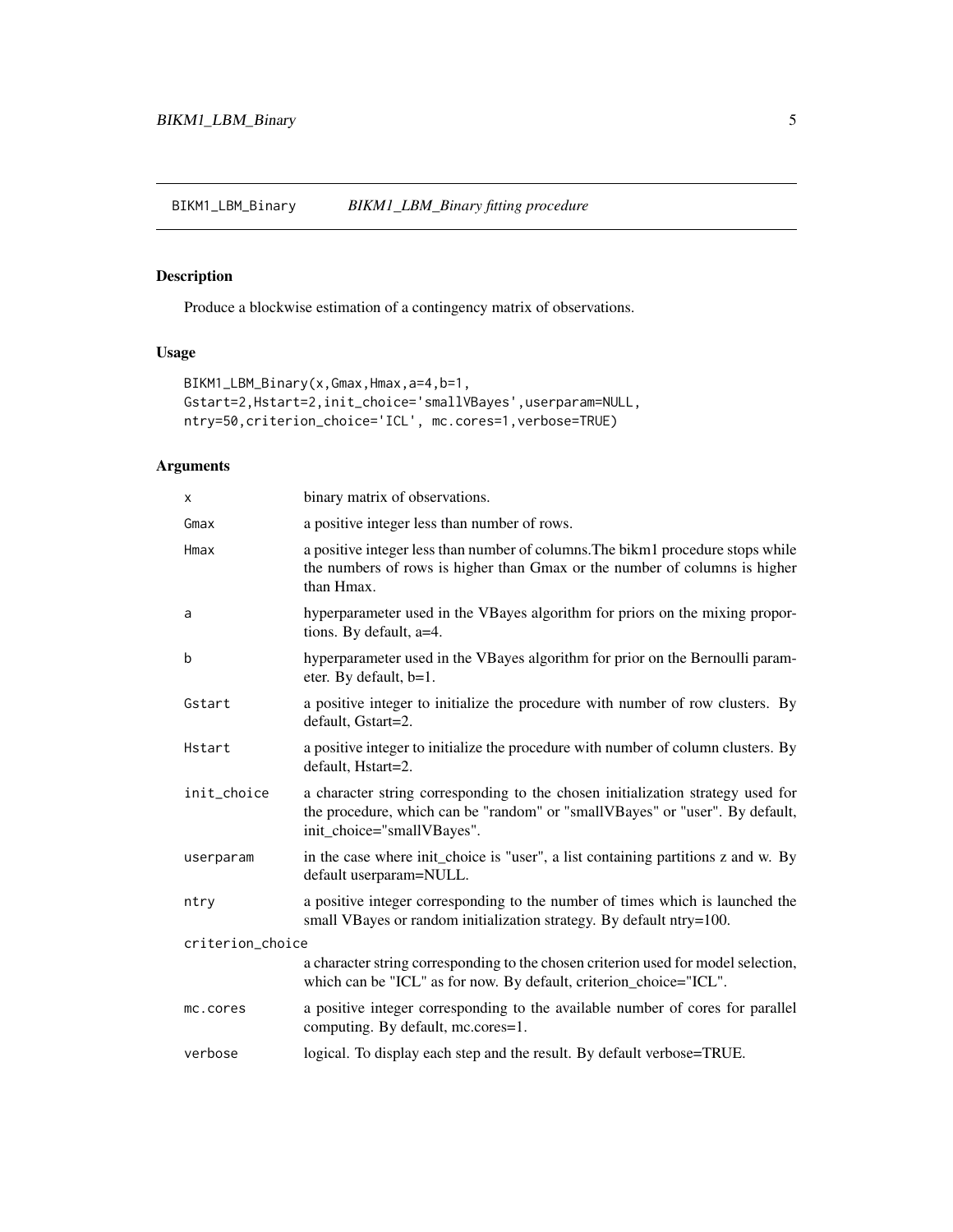## Value

a BIKM1\_LBM\_Binary object including

model\_max: the selected model by the procedure with free energy W, theta, conditional probabilities (s\_ig, r\_jh), iter, empty\_cluster, and the selected partitions z and w.

criterion\_choice: the chosen criterion

init\_choice: the chosen init choice

criterion tab: the matrix containing the criterion values for each selected number of row and column

W\_tab: the matrix containing the free energy values for each selected number of row and column

criterion\_max: the maximum of the criterion values

gopt: the selected number of rows

hopt: the selected number of columns

#### References

Govaert and Nadif. Co-clustering, Wyley (2013).

Keribin, Brault and Celeux. Estimation and Selection for the Latent Block Model on Categorical Data, Statistics and Computing (2014).

Robert. Classification crois\'ee pour l'analyse de bases de donn\'ees de grandes dimensions de pharmacovigilance. Paris Saclay (2017).

```
require(bikm1)
set.seed(42)
n=200
J=120
g=3h=2theta=list()
thetapi_g=1/g \times matrix(1,g,1)theta$rho_h=1/h *matrix(1,h,1)
theta$alpha_gh=matrix(runif(6),ncol=h)
data=BinBlocRnd_LBM(n,J,theta)
res=BIKM1_LBM_Binary(data$x,3,2,Gstart=3,Hstart=2,
init_choice='user',userparam=list(z=data$xrow,v=data$xcol))
```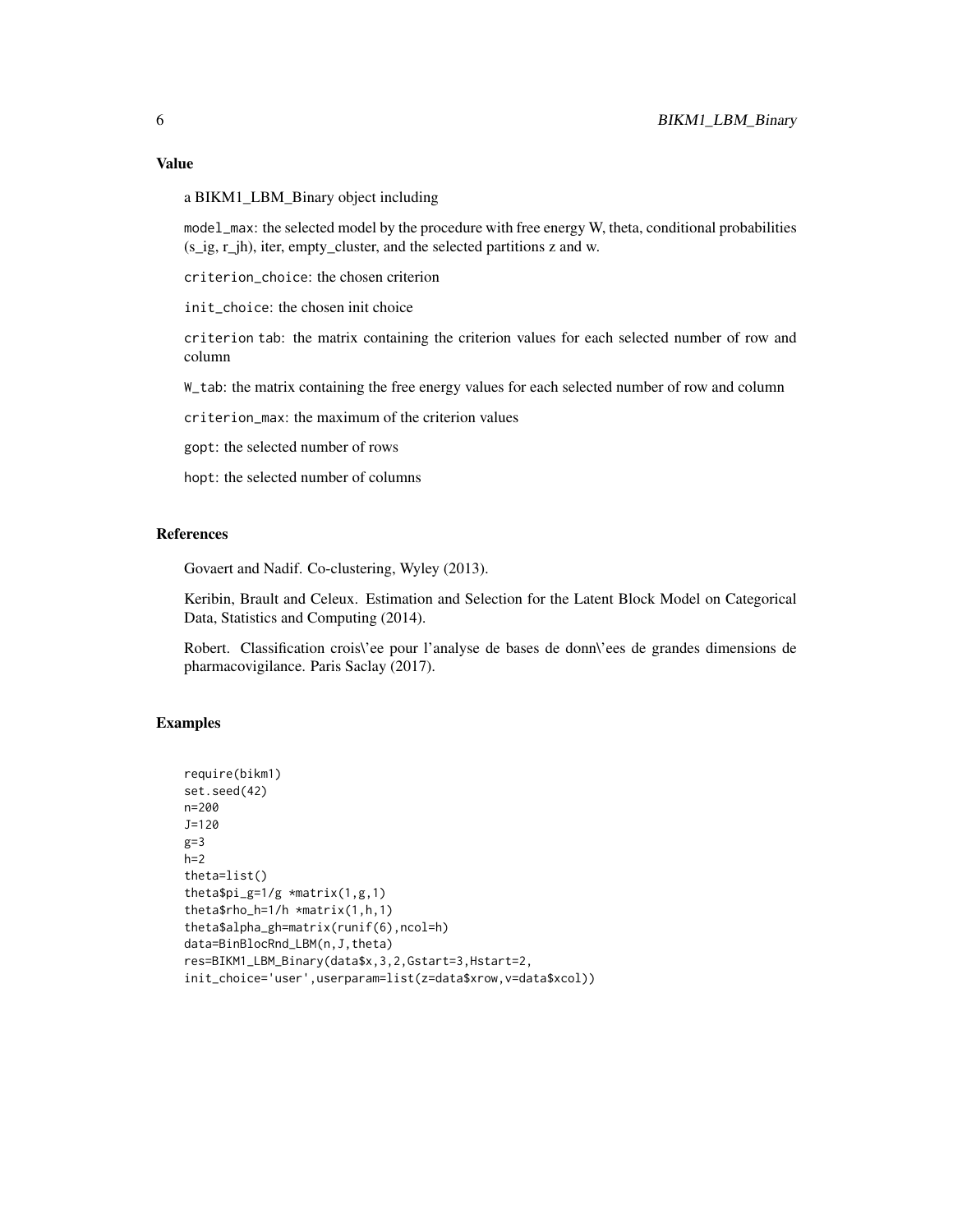<span id="page-6-1"></span><span id="page-6-0"></span>BIKM1\_LBM\_Binary-class

*Class "BIKM1\_LBM\_Binary"*

#### **Description**

Class of object returned by the [BIKM1\\_LBM\\_Binary](#page-4-1) function.

#### **Slots**

- model\_max: The selected model by the procedure with free energy W, theta, conditional probabilities (s\_ig, r\_jh), iter, empty\_cluster, and the selected partitions z and v.
- criterion\_choice: A character string corresponding to the chosen criterion used for model selection, which can be "ICL" or "BIC".
- init\_choice: A character string corresponding to the chosen initialization strategy used for the procedure, which can be "random" or "Gibbs" or "smallVBayes".
- criterion\_tab: The matrix corresponding to the values of the chosen criterion for pairs of numbers of clusters visited by the BIKM1\_LBM\_Binary function. The matrix rows design the numbers of row clusters. If a pair is not visited, by default, the value is -Inf.
- W\_tab: The matrix corresponding to the values of the free energy (minimizer of the loglikelihood in the algorithm) for pairs of numbers of clusters visited by the procedure. The matrix rows design the numbers of row clusters. If a pair is not visited, by default, the value is -Inf.
- criterion\_max: Numeric indicating the maximum of the criterion values, calculated on the pairs of numbers of clusters visited by the BIKM1\_LBM\_Binary function.
- gopt: An integer value indicating the number of row clusters selected by the BIKM1\_LBM\_Binary function.
- hopt: An integer value indicating the number of column clusters selected by the BIKM1\_LBM\_Binary function.

```
require(bikm1)
n=200
J=120
g=3h=2theta=list()
thetapi_g=1/g \times matrix(1,g,1)theta$rho_h=1/h *matrix(1,h,1)
theta$alpha_gh=matrix(runif(6),ncol=h)
data=BinBlocRnd_LBM(n,J,theta)
res=BIKM1_LBM_Binary(data$x,3,3,a=4,init_choice='smallVBayes')
```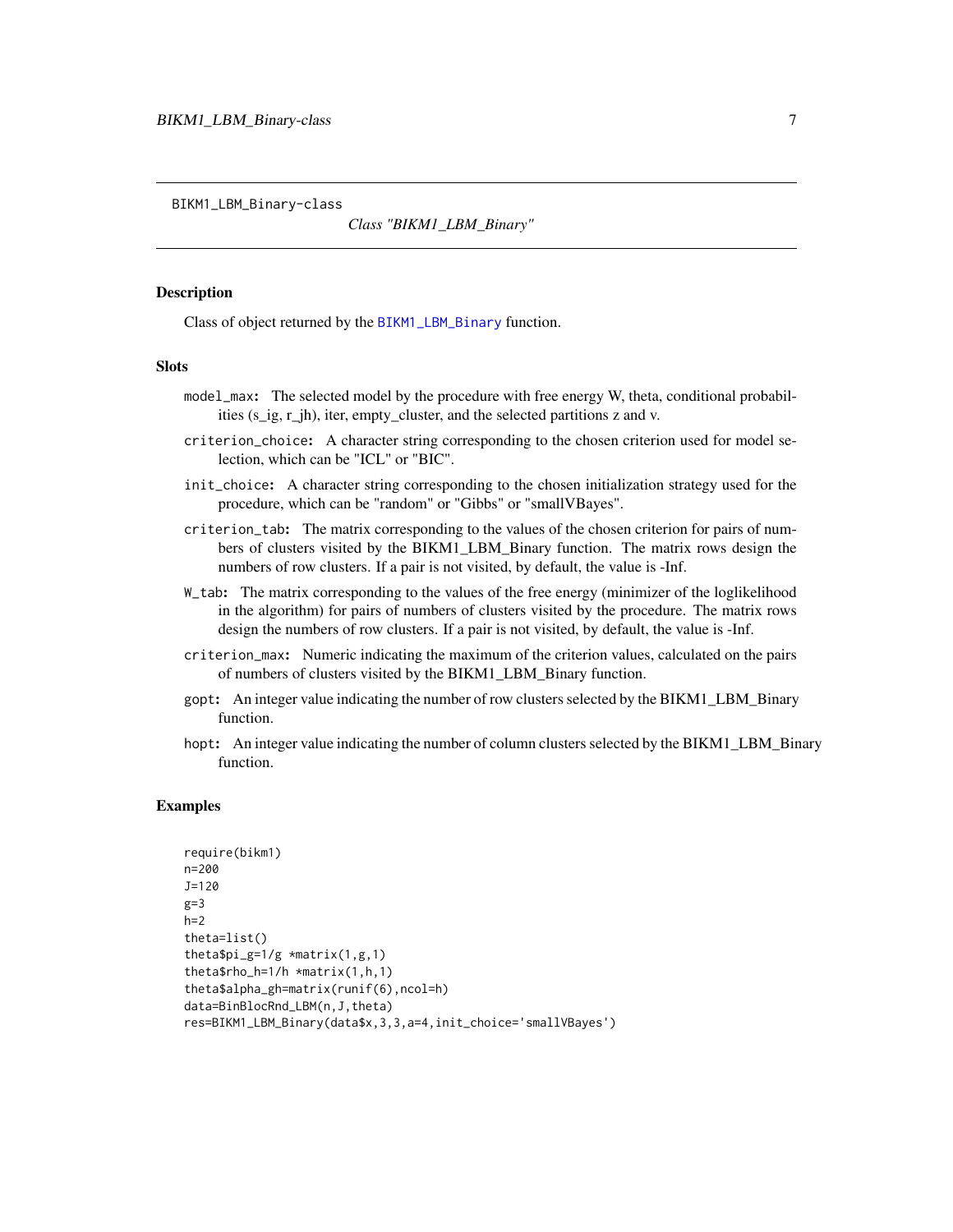<span id="page-7-1"></span><span id="page-7-0"></span>BIKM1\_LBM\_Poisson *BIKM1\_LBM\_Poisson fitting procedure*

## Description

Produce a blockwise estimation of a contingency matrix of observations.

## Usage

```
BIKM1_LBM_Poisson(x,Hmax,Lmax,a=4,alpha=1,beta=0.01,
Hstart=2,Lstart=2,normalization=FALSE,init_choice='smallVBayes',
userparam=NULL,ntry=50,criterion_choice='ICL', mc.cores=1,verbose=TRUE)
```
## Arguments

| X                | contingency matrix of observations.                                                                                                                                                                                             |
|------------------|---------------------------------------------------------------------------------------------------------------------------------------------------------------------------------------------------------------------------------|
| Hmax             | a positive integer less than number of rows.                                                                                                                                                                                    |
| $L$ max          | a positive integer less than number of columns. The bikm1 procedure stops while<br>the numbers of rows is higher than Hmax or the number of columns is higher<br>than Lmax.                                                     |
| a                | hyperparameter used in the VBayes algorithm for priors on the mixing propor-<br>tions. By default, a=4.                                                                                                                         |
| alpha            | hyperparameter used in the VBayes algorithm for prior on the Poisson parame-<br>ter. By default, alpha=1.                                                                                                                       |
| beta             | hyperparameter used in the VBayes algorithm for prior on the Poisson parame-<br>ter. By default, beta=0.01.                                                                                                                     |
| Hstart           | a positive integer to initialize the procedure with number of row clusters. By<br>default, Hstart=2.                                                                                                                            |
| Lstart           | a positive integer to initialize the procedure with number of column clusters. By<br>default, Lstart=2.                                                                                                                         |
| normalization    | logical. To use the normalized Poisson modelling in the Latent Block Model.<br>By default normalization=FALSE.                                                                                                                  |
| init_choice      | character string corresponding to the chosen initialization strategy used for the<br>procedure, which can be "random" or "Gibbs" (higher time computation) or<br>"smallVBayes" or "user". By default, init_choice="smallVBayes" |
| userparam        | In the case where init_choice is "user", a list containing partitions v and w.                                                                                                                                                  |
| ntry             | a positive integer corresponding to the number of times which is launched the<br>small VBayes or random initialization strategy. By default ntry=50.                                                                            |
| criterion_choice |                                                                                                                                                                                                                                 |
|                  | Character string corresponding to the chosen criterion used for model selection,<br>which can be "ICL" or "BIC". By default, criterion_choice="ICL".                                                                            |
| mc.cores         | a positive integer corresponding to the available number of cores for parallel<br>computing. By default, mc.cores=1.                                                                                                            |
| verbose          | logical. To display each step and the result. By default verbose=TRUE.                                                                                                                                                          |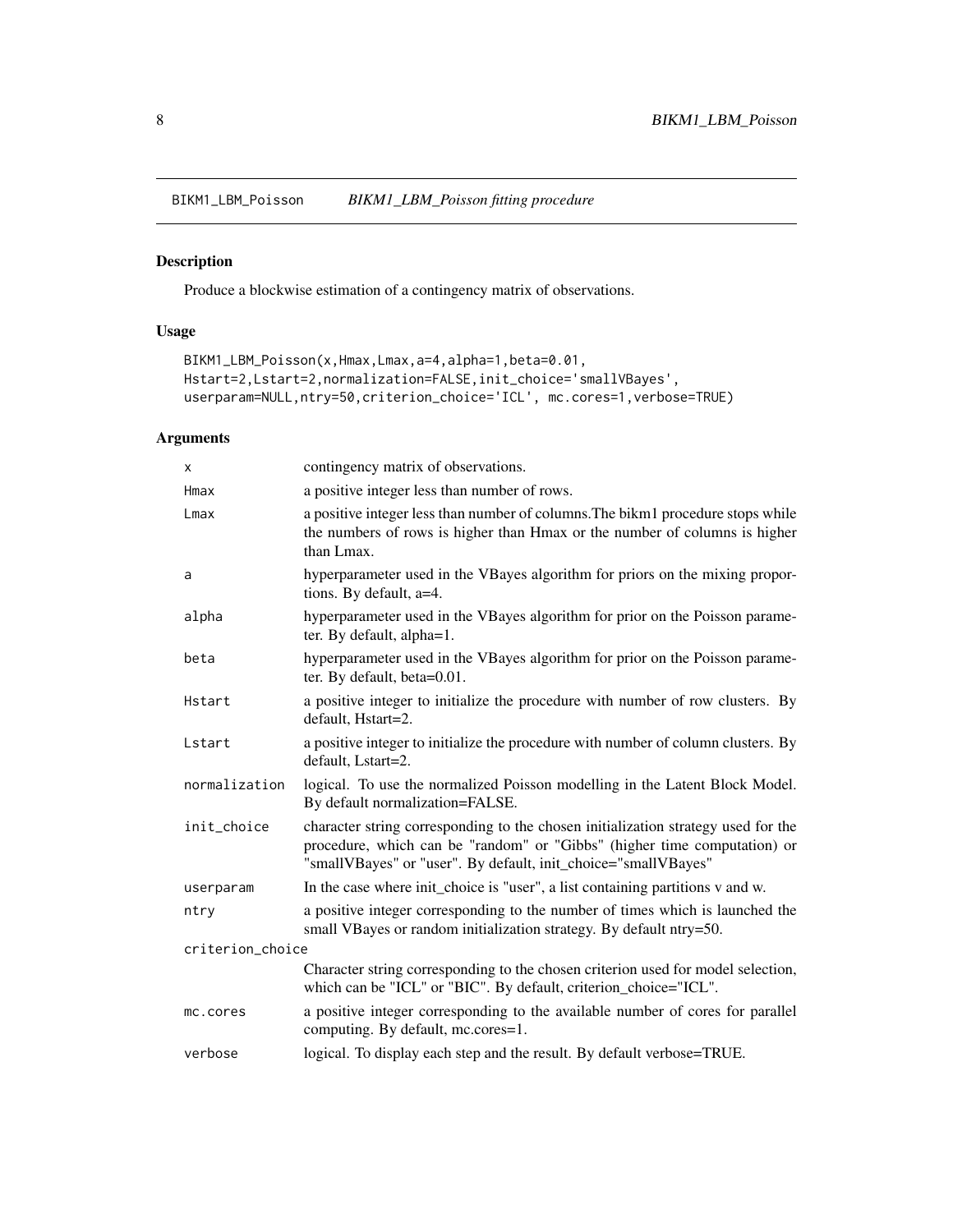#### Value

a BIKM1\_LBM\_Poisson object including

model\_max: the selected model by the procedure with free energy W, theta, conditional probabilities (r\_jh, t\_kl), iter, empty\_cluster, and the selected partitions v and w.

criterion\_choice: the chosen criterion

init\_choice: the chosen init choice

criterion tab: matrix containing the criterion values for each selected number of row and column

W\_tab: matrix containing the free energy values for each selected number of row and column

criterion\_max: maximum of the criterion values

hopt: the selected number of rows

lopt: the selected number of columns

#### References

Keribin, Celeux and Robert, The Latent Block Model: a useful model for high dimensional data. https://hal.inria.fr/hal-01658589/document

Govaert and Nadif. Co-clustering, Wyley (2013).

Keribin, Brault and Celeux. Estimation and Selection for the Latent Block Model on Categorical Data, Statistics and Computing (2014).

Robert. Classification crois\'ee pour l'analyse de bases de donn\'ees de grandes dimensions de pharmacovigilance. Paris Saclay (2017).

```
require(bikm1)
J=200
K=120
h=31=2theta=list()
theta$rho_h=1/h *matrix(1,h,1)
theta$tau_l=1/1 *matrix(1,1,1)
thetagamma_hl=matrix(c(1, 6,4, 1, 7, 1), ncol=2)
data=PoissonBlocRnd(J,K,theta)
res=BIKM1_LBM_Poisson(data$x,3,2,Hstart=3,Lstart=2,
init_choice='user',userparam=list(v=data$xrow,w=data$xcol))
```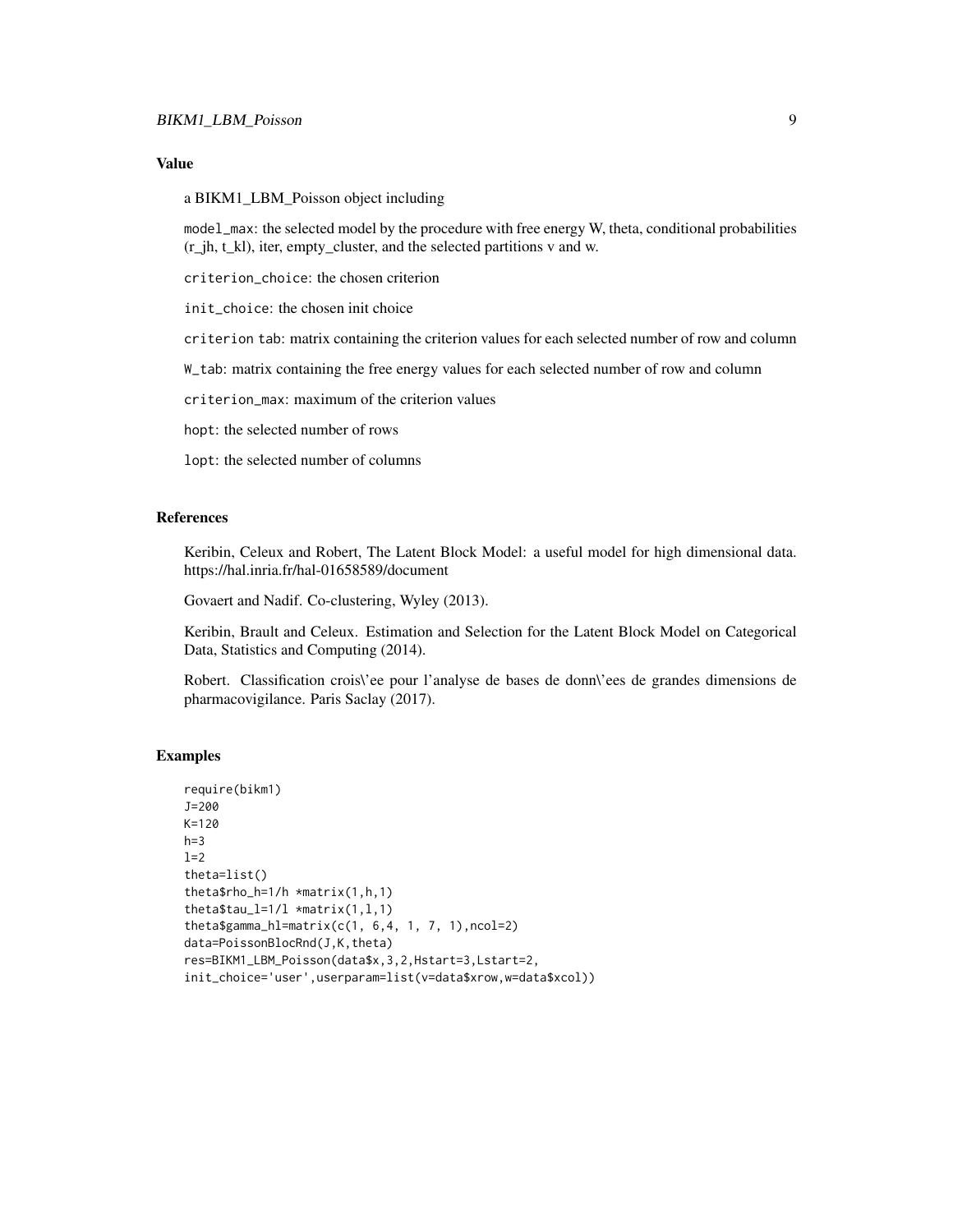<span id="page-9-1"></span><span id="page-9-0"></span>BIKM1\_LBM\_Poisson-class

*Class "BIKM1\_LBM\_Poisson"*

#### **Description**

Class of object returned by the [BIKM1\\_LBM\\_Poisson](#page-7-1) function.

#### Slots

- model\_max: The selected model by the procedure with free energy W, theta, conditional probabilities (r\_jh, t\_kl), iter, empty\_cluster, and the selected partitions v and w.
- criterion\_choice: A character string corresponding to the chosen criterion used for model selection, which can be "ICL" or "BIC".
- init\_choice: A character string corresponding to the chosen initialization strategy used for the procedure, which can be "random" or "Gibbs" or "smallVBayes".
- criterion\_tab: The matrix corresponding to the values of the chosen criterion for pairs of numbers of clusters visited by the BIKM1\_LBM\_Poisson function. The matrix rows design the numbers of row clusters. If a pair is not visited, by default, the value is -Inf.
- W\_tab: The matrix corresponding to the values of the free energy (minimizer of the loglikelihood in the algorithm) for pairs of numbers of clusters visited by the procedure. The matrix rows design the numbers of row clusters. If a pair is not visited, by default, the value is -Inf.
- criterion\_max: Numeric indicating the maximum of the criterion values, calculated on the pairs of numbers of clusters visited by the BIKM1\_LBM\_Poisson function.
- lopt: An Integer value indicating the number of row clusters selected by the BIKM1\_LBM\_Poisson function.
- hopt: An integer value indicating the number of column clusters selected by the BIKM1\_LBM\_Poisson function.

```
require(bikm1)
set.seed(42)
J=200
K=120
h=3l=2theta=list()
theta$rho_h=1/h *matrix(1,h,1)
theta$tau_l=1/l *matrix(1,1,1)theta$gamma_hl=matrix(floor(runif(h*l)*20+1),ncol=l)
data=PoissonBlocRnd(J,K,theta)
res=BIKM1_LBM_Poisson(data$x,3,3,4,init_choice='smallVBayes')
```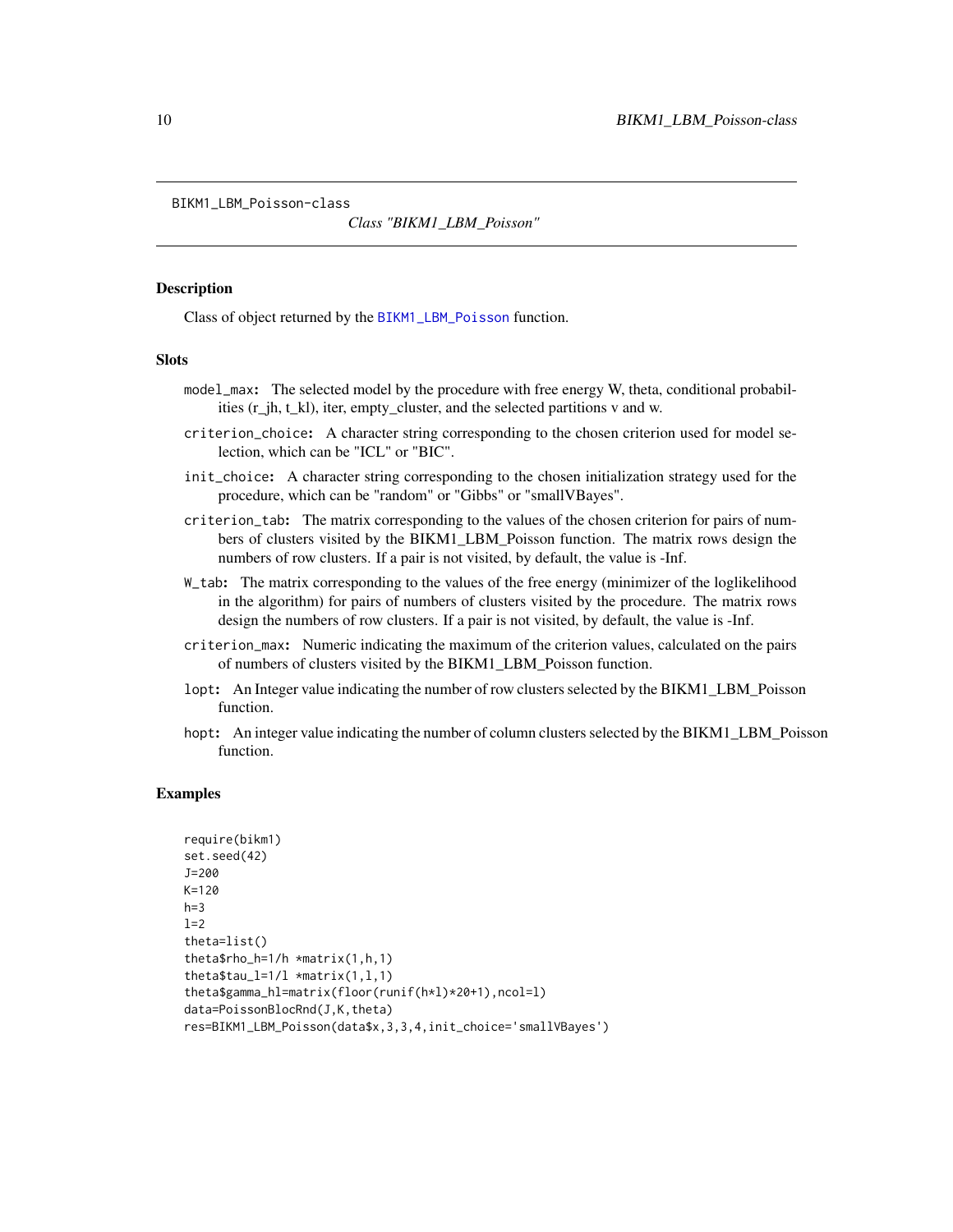<span id="page-10-1"></span><span id="page-10-0"></span>BIKM1\_MLBM\_Binary *BIKM1\_MLBM\_Binary fitting procedure*

# Description

Produce a blockwise estimation of double matrices of observations.

# Usage

```
BIKM1_MLBM_Binary(x,y,Gmax,Hmax,Lmax,a=4,b=1,
Gstart=2,Hstart=2,Lstart=2,init_choice='smallVBayes',userparam=NULL,
ntry=50,criterion_choice='ICL', mc.cores=1,verbose=TRUE)
```
## Arguments

| x                | matrix of observations (1rst matrix).                                                                                                                                                                                                                      |  |
|------------------|------------------------------------------------------------------------------------------------------------------------------------------------------------------------------------------------------------------------------------------------------------|--|
| У                | matrix of observations (2nd matrix).                                                                                                                                                                                                                       |  |
| Gmax             | a positive integer less than number of rows.                                                                                                                                                                                                               |  |
| Hmax             | a positive integer less than number of columns of the 1st matrix.                                                                                                                                                                                          |  |
| Lmax             | a positive integer less than number of columns of the 2nd matrix. The bikm1<br>procedure stops while the numbers of rows is higher than Gmax or the number of<br>columns is higher than Hmax or the numbers of columns(2nd matrix) is higher<br>than Lmax. |  |
| a                | hyperparameter used in the VBayes algorithm for priors on the mixing propor-<br>tions. By default, a=4.                                                                                                                                                    |  |
| b                | hyperparameter used in the VBayes algorithm for prior on the Bernoulli param-<br>eter. By default, b=1.                                                                                                                                                    |  |
| Gstart           | a positive integer to initialize the procedure with number of row clusters. By<br>default, Gstart=2.                                                                                                                                                       |  |
| Hstart           | a positive integer to initialize the procedure with number of column clusters. By<br>default, Hstart=2.                                                                                                                                                    |  |
| Lstart           | a positive integer to initialize the procedure with number of column clusters. By<br>default, Lstart=2.                                                                                                                                                    |  |
| init_choice      | character string corresponding to the chosen initialization strategy used for the<br>procedure, which can be "random" or "smallVBayes" or "user". By default,<br>init_choice="smallVBayes".                                                                |  |
| userparam        | In the case where init_choice is "user", a list containing partitions z, v and w.                                                                                                                                                                          |  |
| ntry             | a positive integer corresponding to the number of times which is launched the<br>small VBayes initialization strategy. By default ntry=100.                                                                                                                |  |
| criterion_choice |                                                                                                                                                                                                                                                            |  |
|                  | Character string corresponding to the chosen criterion used for model selection,<br>which can be "ICL" as for now. By default, criterion_choice="ICL".                                                                                                     |  |
| mc.cores         | a positive integer corresponding to the available number of cores for parallel<br>computing. By default, mc.cores=1.                                                                                                                                       |  |
| verbose          | logical. To display each step and the result. By default verbose=TRUE.                                                                                                                                                                                     |  |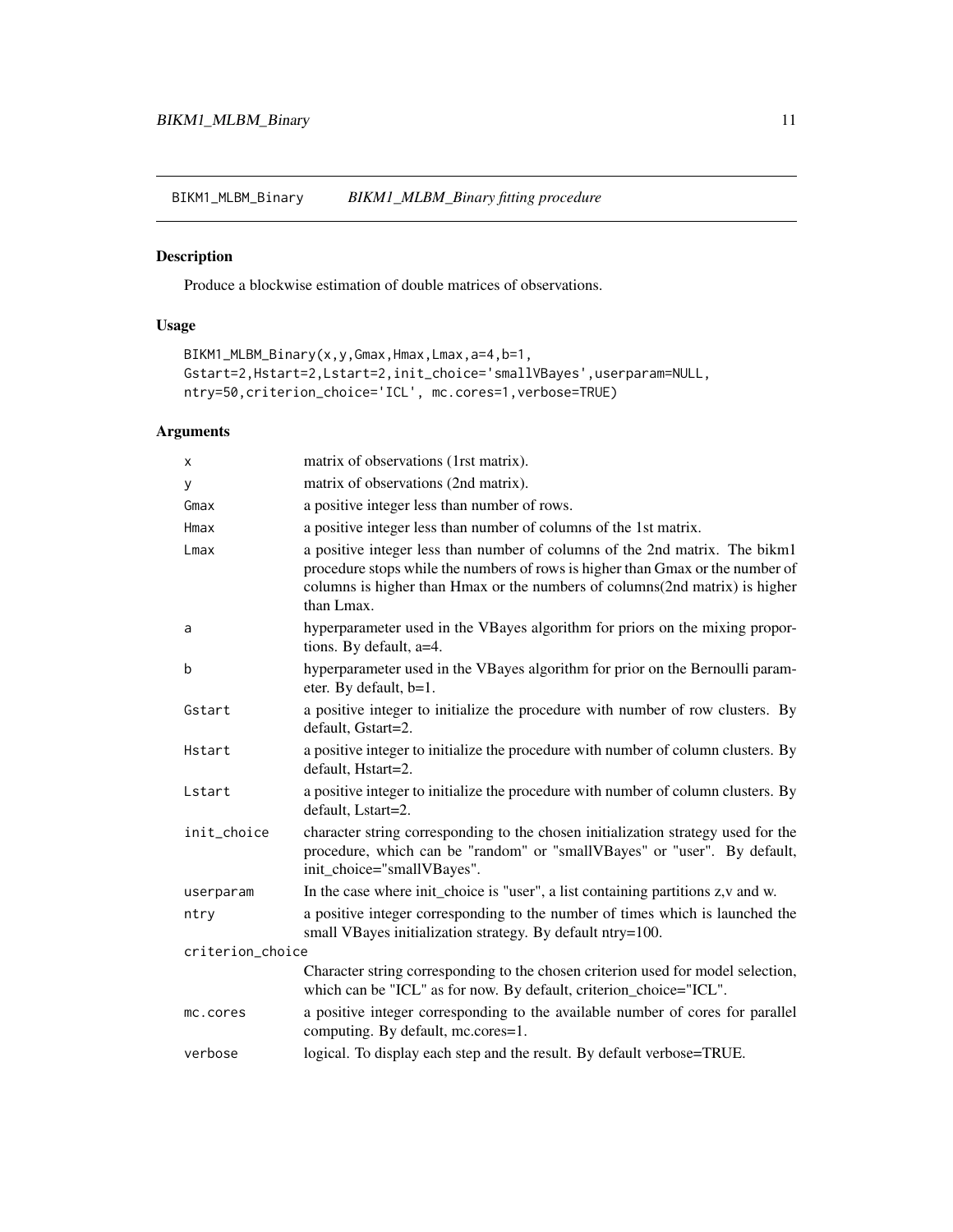## Value

a BIKM1\_MLBM\_Binary object including

model\_max: the selected model by the procedure including free energy W, theta, conditional probabilities (s\_ig, r\_jh,t\_kl), iter, empty\_cluster, and the selected partitions z,v and w.

criterion\_choice: the chosen criterion

init\_choice: the chosen init\_choice

criterion\_tab: matrix containing the criterion values for each selected number of row and column

W\_tab: matrix containing the free energy values for each selected number of row and column

criterion\_max: maximum of the criterion values

gopt: the selected number of rows

hopt: the selected number of columns (1rst matrix)

lopt: the selected number of columns (2nd matrix)

## References

Govaert and Nadif. Co-clustering, Wyley (2013).

Keribin, Brault and Celeux. Estimation and Selection for the Latent Block Model on Categorical Data, Statistics and Computing (2014).

Robert. Classification crois\'ee pour l'analyse de bases de donn\'ees de grandes dimensions de pharmacovigilance. Paris Saclay (2017).

```
require(bikm1)
set.seed(42)
n=200
J=120
K=120
g=3
h=21=2theta=list()
thetapi_g=1/g \times matrix(1,g,1)theta$rho_h=1/h *matrix(1,h,1)
theta$tau_l=1/1 *matrix(1,1,1)
theta$alpha_gh=matrix(runif(6),ncol=h)
theta$beta_gl=matrix(runif(6),ncol=l)
data=BinBlocRnd_MLBM(n,J,K,theta)
res=BIKM1_MLBM_Binary(data$x,data$y,3,2,2,Gstart=3,Hstart=2,Lstart=2,init_choice='user',
userparam=list(z=data$xrow,v=data$xcolx,w=data$xcoly))
```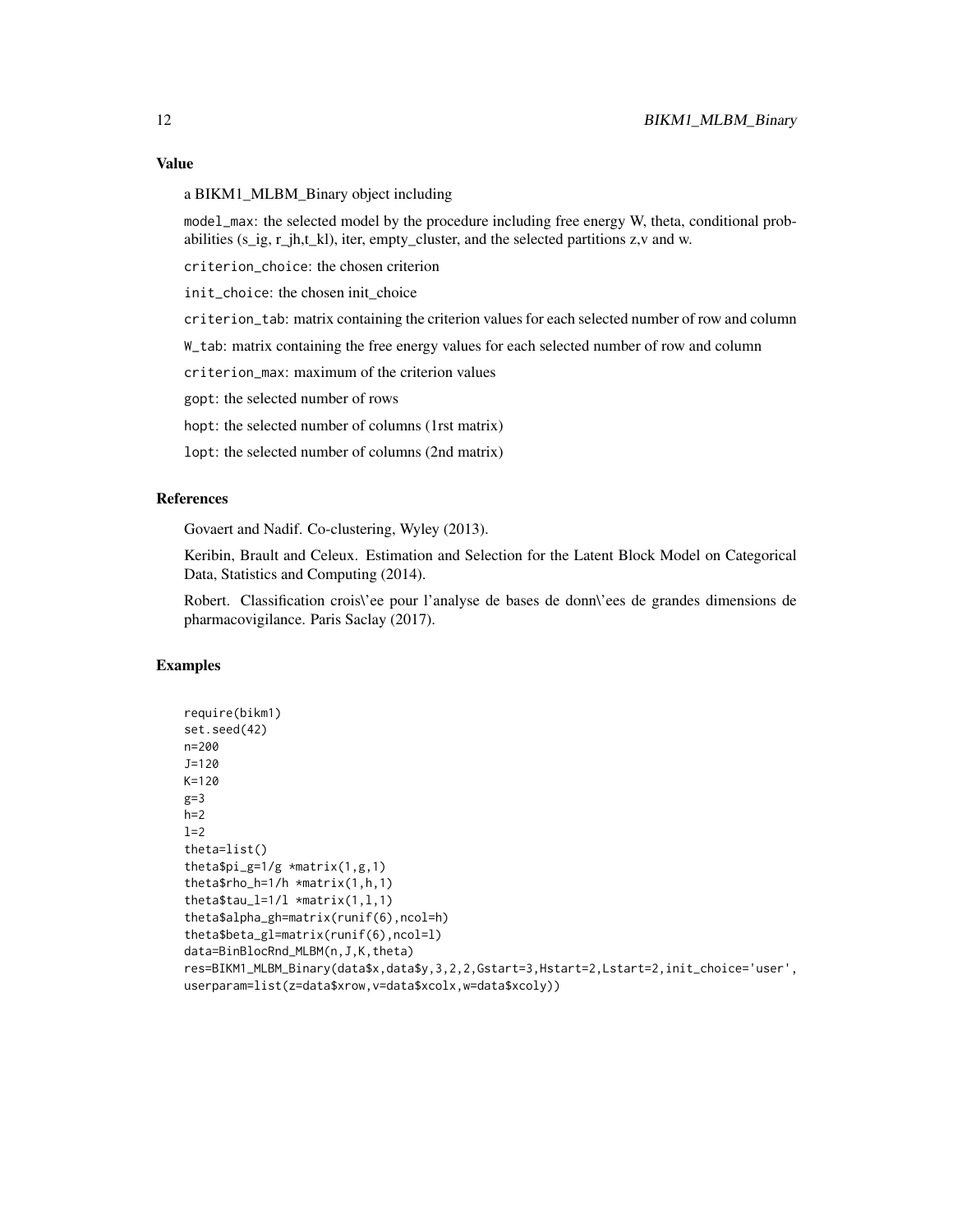<span id="page-12-1"></span><span id="page-12-0"></span>BIKM1\_MLBM\_Binary-class

*Class "BIKM1\_MLBM\_Binary"*

#### Description

Class of object returned by the [BIKM1\\_MLBM\\_Binary](#page-10-1) function.

#### Slots

- model\_max: The selected model by the procedure with free energy W, theta, conditional probabilities (s\_ig, r\_jh, t\_kl), iter, empty\_cluster, and the selected partitions z, v and w.
- criterion\_choice: A character string corresponding to the chosen criterion used for model selection, which can be "ICL" or "BIC".
- init\_choice: A character string corresponding to the chosen initialization strategy used for the procedure, which can be "random" or "Gibbs" or "smallVBayes".
- criterion\_tab: The matrix corresponding to the values of the chosen criterion for pairs of numbers of clusters visited by the BIKM1\_MLBM\_Binary function. The matrix rows design the numbers of row clusters. If a pair is not visited, by default, the value is -Inf.
- W\_tab: The matrix corresponding to the values of the free energy (minimizer of the loglikelihood in the algorithm) for pairs of numbers of clusters visited by the procedure. The matrix rows design the numbers of row clusters. If a pair is not visited, by default, the value is -Inf.
- criterion\_max: Numeric indicating the maximum of the criterion values, calculated on the pairs of numbers of clusters visited by the BIKM1\_MLBM\_Binary function.
- gopt: An integer value indicating the number of row clusters selected by the BIKM1\_MLBM\_Binary function.
- hopt: An integer value indicating the number of column clusters for the first matrix selected by the BIKM1\_MLBM\_Binary function.
- lopt: An integer value indicating the number of row clusters for the second matrix selected by the BIKM1\_MLBM\_Binary function.

```
require(bikm1)
n=200
J=120
K=120
g=3h=2l=2theta=list()
thetapi_g=1/g \times matrix(1,g,1)theta$rho_h=1/h *matrix(1,h,1)
theta$tau_l=1/l *matrix(1,1,1)
```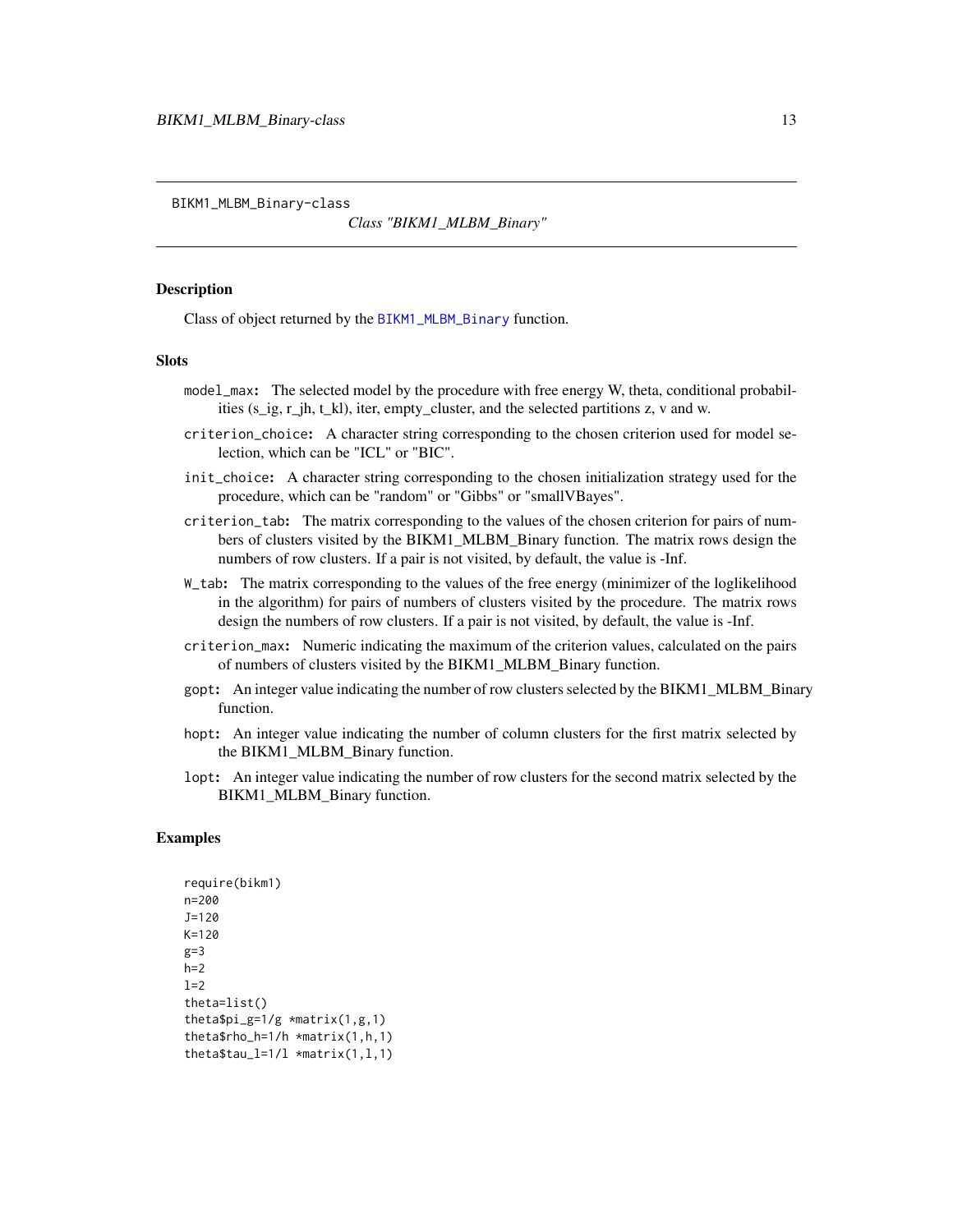```
theta$alpha_gh=matrix(runif(6),ncol=h)
theta$beta_gl=matrix(runif(6),ncol=l)
data=BinBlocRnd_MLBM(n,J,K,theta)
res=BIKM1_MLBM_Binary(data$x,data$y,3,3,3,4,init_choice='smallVBayes')
```
BinBlocICL\_LBM *BinBlocICL\_LBM function for computation of the ICL criterion in the Binary LBM*

## Description

Produce a value of the ICL criterion in the Binary LBM.

#### Usage

```
BinBlocICL_LBM(a,b,x,z1,v1)
```
## Arguments

| a  | an hyperparameter for priors on the mixing proportions. By default, a=4.    |
|----|-----------------------------------------------------------------------------|
|    | an hyperparameter for prior on the Bernoulli parameter. By default, $b=1$ . |
|    | contingency matrix of observations.                                         |
| 71 | a numeric vector specifying the class of rows.                              |
|    | a numeric vector specifying the class of columns.                           |

## Value

a value of the ICL criterion.

```
require(bikm1)
set.seed(42)
n=200
J=120
g=3h=2theta=list()
theta$pi_g=1/g *matrix(1,g,1)
theta$rho_h=1/h *matrix(1,h,1)
theta$alpha_gh=matrix(runif(6),ncol=h)
data=BinBlocRnd_LBM(n,J,theta)
BinBlocICL_LBM(a=4,b=1,data$x, data$xrow,data$xcol)
```
<span id="page-13-0"></span>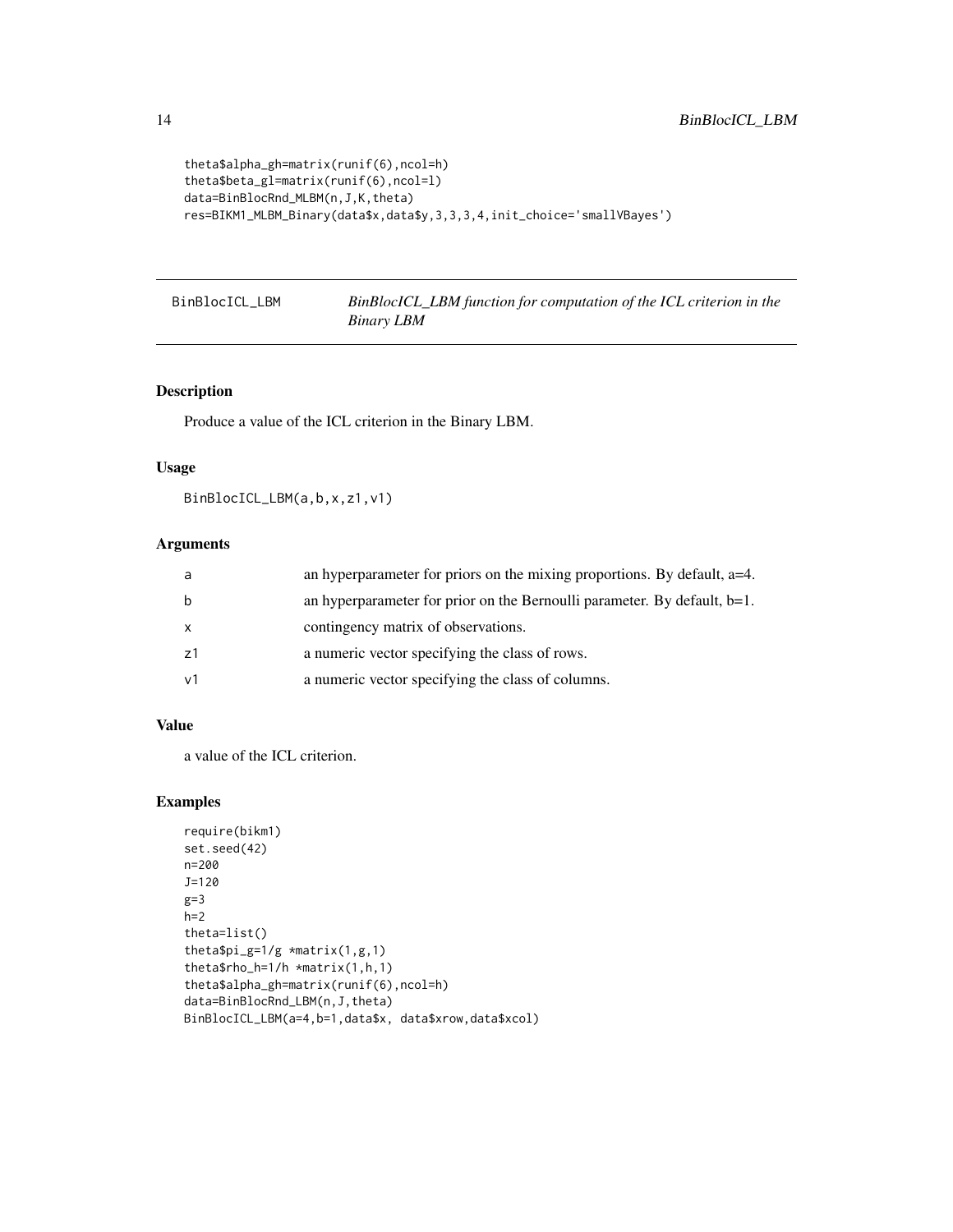<span id="page-14-0"></span>

Produce a plot object representing the resumed co-clustered data-sets.

## Usage

```
BinBlocICL_MLBM(a,b,x,y,z1,v1,w1)
```
## Arguments

| a              | an hyperparameter for priors on the mixing proportions. By default, $a=4$ . |
|----------------|-----------------------------------------------------------------------------|
| b              | an hyperparameter for prior on the Bernoulli parameter. By default, $b=1$ . |
| $\mathsf{x}$   | binary matrix of observations (1rst matrix).                                |
| <b>V</b>       | binary matrix of observations (2nd matrix).                                 |
| z1             | a numeric vector specifying the class of rows.                              |
| v <sub>1</sub> | a numeric vector specifying the class of columns (1rst matrix).             |
| w1             | a numeric vector specifying the class of columns (2nd matrix).              |
|                |                                                                             |

## Value

a value of the ICL criterion.

```
require(bikm1)
set.seed(42)
n=200
J=120
K=120
g=2
h=2l=2theta=list()
theta$pi_g=1/g *matrix(1,g,1)
theta$rho_h=1/h *matrix(1,h,1)
theta$tau_l=1/1 *matrix(1,1,1)
theta$alpha_gh=matrix(runif(4),ncol=h)
theta$beta_gl=matrix(runif(4),ncol=l)
data=BinBlocRnd_MLBM(n,J,K,theta)
res=BIKM1_MLBM_Binary(data$x,data$y,2,2,2,4,init_choice='smallVBayes')
BinBlocICL_MLBM(a=4,b=1,data$x,data$y, data$xrow,data$xcolx,data$xcoly)
```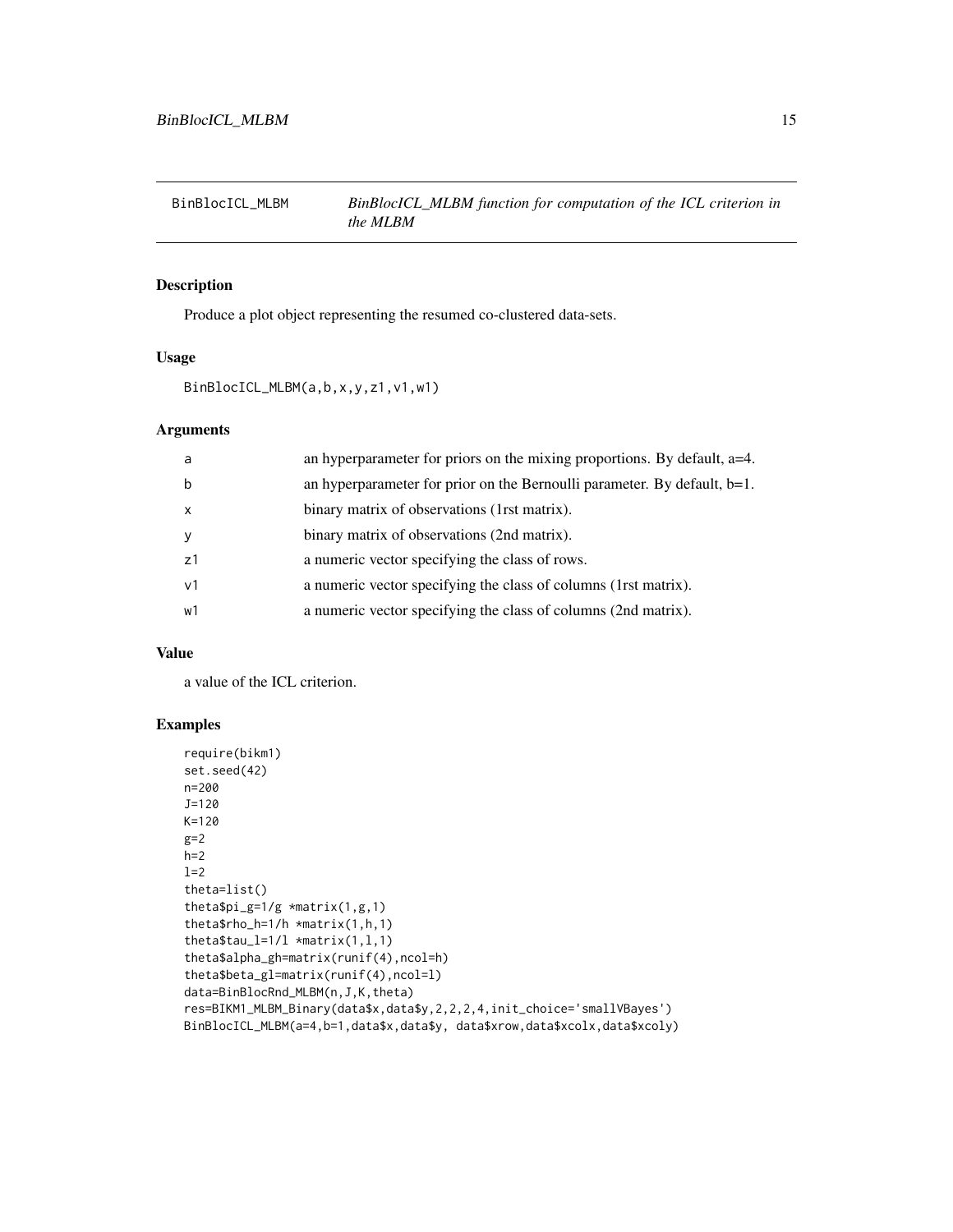<span id="page-15-0"></span>

Produce a data matrix generated under the Binary Latent Block Model.

## Usage

BinBlocRnd\_LBM(n,J,theta)

#### Arguments

| n     | a positive integer specifying the number of expected rows.              |
|-------|-------------------------------------------------------------------------|
| J     | a positive integer specifying the number of expected columns.           |
| theta | a list specifying the model parameters:                                 |
|       | pi_g: a vector specifying the row mixing proportions.                   |
|       | rho_h: a vector specifying the matrix column mixing proportions.        |
|       | alpha_gh: a matrix specifying the distribution parameter of the matrix. |

## Value

a list including the arguments:

x: simulated data matrix.

xrow: numeric vector specifying row partition.

xcol: numeric vector specifying column partition.

```
require(bikm1)
set.seed(42)
n=200
J=120
g=3
h=2theta=list()
theta$pi_g=1/g *matrix(1,g,1)
theta$rho_h=1/h *matrix(1,h,1)
theta$alpha_gh=matrix(runif(6),ncol=h)
data=BinBlocRnd_LBM(n,J,theta)
```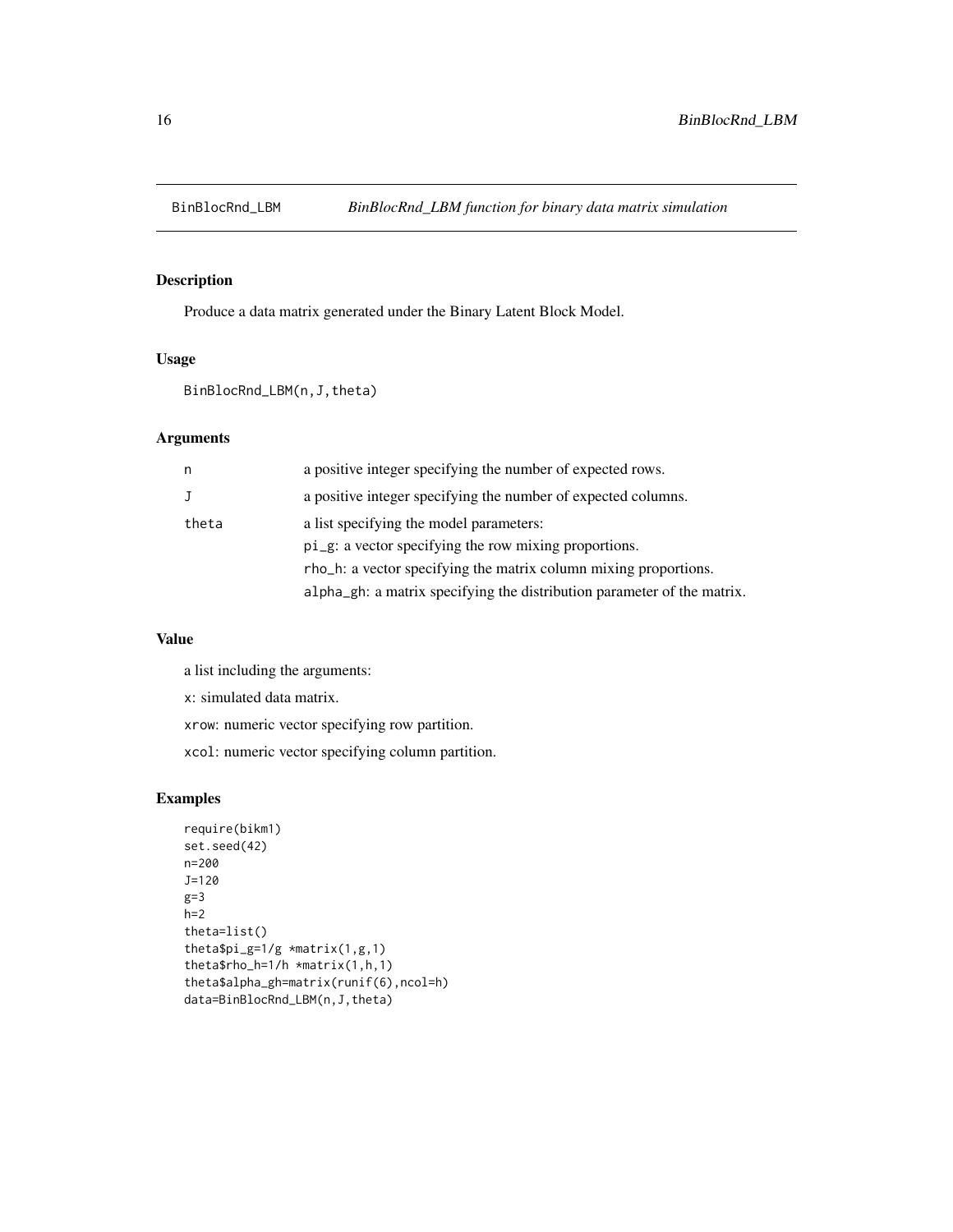<span id="page-16-0"></span>

Produce two simulated data matrices generated under the Binary Multiple Latent Block Model.

## Usage

BinBlocRnd\_MLBM(n,J,K,theta)

# Arguments

| n     | a positive integer specifying the number of expected rows.                              |
|-------|-----------------------------------------------------------------------------------------|
| J     | a positive integer specifying the number of expected columns of the first matrix.       |
| K.    | a positive integer specifying the number of expected columns of the second ma-<br>trix. |
| theta | a list specifying the model parameters:                                                 |
|       | pi_g: a vector specifying the row mixing proportions.                                   |
|       | rho_h: a vector specifying the first matrix column mixing proportions.                  |
|       | tau_1: a vector specifying the second matrix column mixing proportions.                 |
|       | alpha_gh: a matrix specifying the distribution parameter of the first matrix.           |
|       | beta_gl: a matrix specifying the distribution parameter of the second matrix.           |

# Value

a list including the arguments:

x: simulated first data matrix. y: simulated second data matrix.

xrow: numeric vector specifying row partition.

xcolx: numeric vector specifying first matrix column partition.

xcoly: numeric vector specifying second matrix column partition.

```
require(bikm1)
set.seed(42)
n=200
J=120
K=120
g=3h=2l=2theta=list()
theta$pi_g=1/g *matrix(1,g,1)
theta$rho_h=1/h *matrix(1,h,1)
```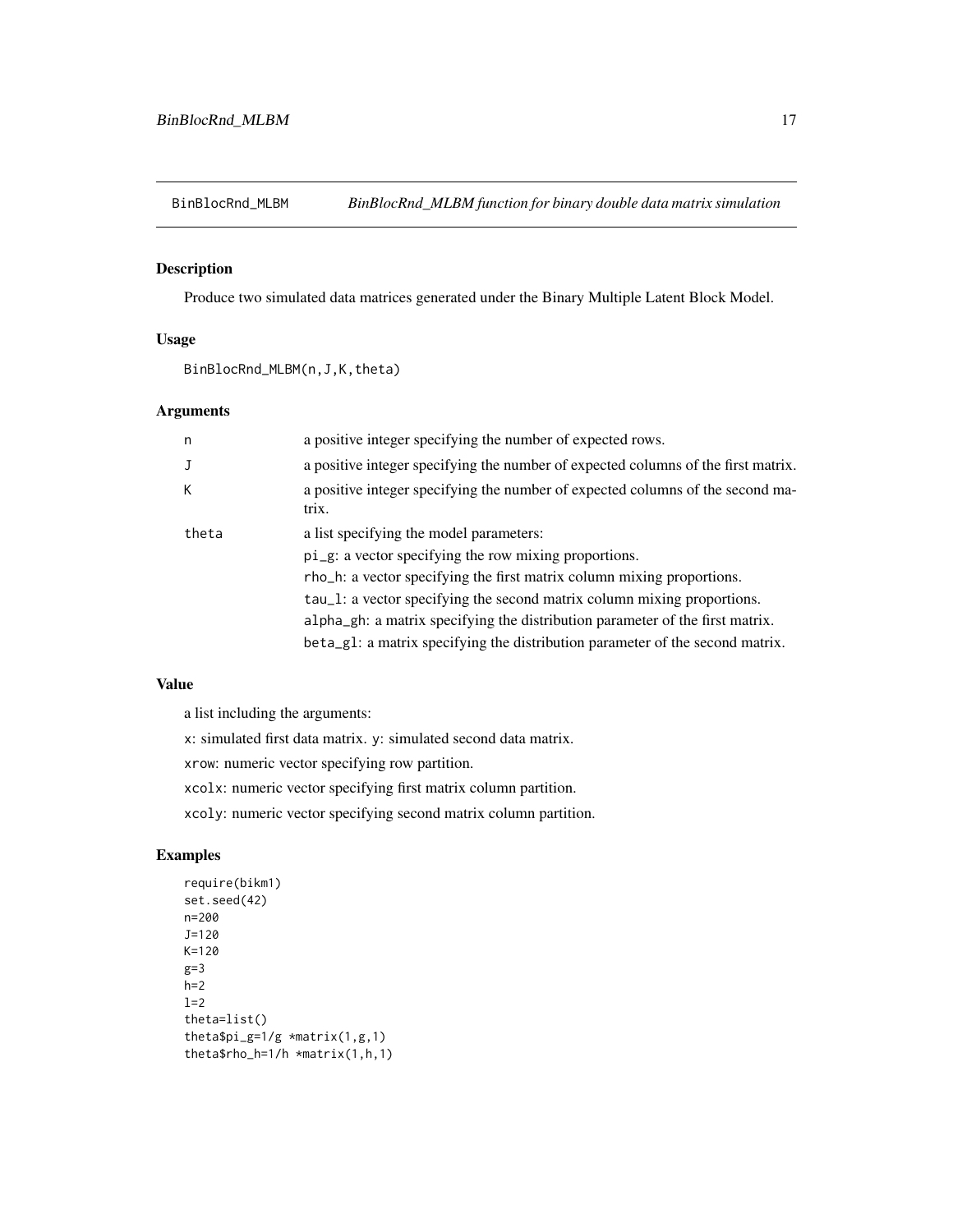```
theta$tau_l=1/1 *matrix(1,1,1)
theta$alpha_gh=matrix(runif(6),ncol=h)
theta$beta_gl=matrix(runif(6),ncol=l)
data=BinBlocRnd_MLBM(n,J,K,theta)
```
BinBlocVisuResum\_LBM *BinBlocVisuResum\_LBM function for visualization of binary matrix data-sets*

## Description

Produce a plot object representing the resumed co-clustered data-sets.

## Usage

```
BinBlocVisuResum_LBM(x,z,v)
```
#### Arguments

| $\mathsf{x}$ | binary matrix of observations.                    |
|--------------|---------------------------------------------------|
|              | a numeric vector specifying the class of rows.    |
| v            | a numeric vector specifying the class of columns. |

## Value

a plot object.

```
require(bikm1)
set.seed(42)
n=200
J=120
g=3
h=2theta=list()
theta$pi_g=1/g *matrix(1,g,1)
theta$rho_h=1/h *matrix(1,h,1)
theta$alpha_gh=matrix(runif(6),ncol=h)
data=BinBlocRnd_LBM(n,J,theta)
BinBlocVisuResum_LBM(data$x,data$xrow,data$xcol)
```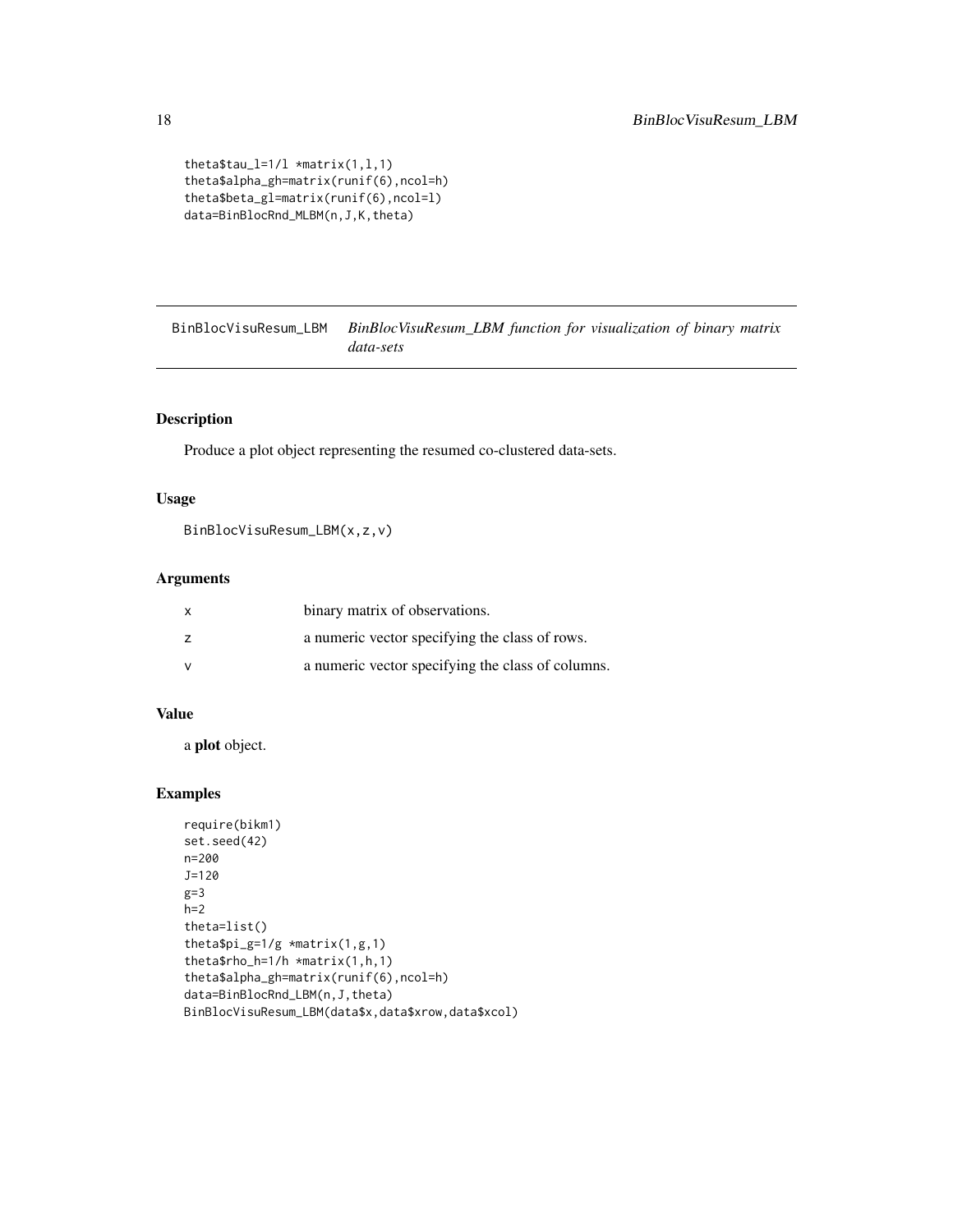<span id="page-18-0"></span>BinBlocVisuResum\_MLBM *BinBlocVisuResum\_MLBM function for visualization of double matrix datasets*

## Description

Produce a plot object representing the resumed co-clustered data-sets.

## Usage

```
BinBlocVisuResum_MLBM(x,y,z,v,w)
```
## Arguments

| $\times$ | binary matrix of observations.                                   |
|----------|------------------------------------------------------------------|
| y        | binary second matrix of observations.                            |
| z        | a numeric vector specifying the class of rows.                   |
| <b>V</b> | a numeric vector specifying the class of columns (1 rst matrix). |
| W        | a numeric vector specifying the class of columns (2nd matrix).   |

## Value

a plot object.

```
require(bikm1)
set.seed(42)
n=200
J=120
K=120
g=3h=2l=2theta=list()
thetapi_g=1/g \times matrix(1,g,1)theta$rho_h=1/h *matrix(1,h,1)
theta$tau_l=1/1 *matrix(1,1,1)
theta$alpha_gh=matrix(runif(6),ncol=h)
theta$beta_gl=matrix(runif(6),ncol=l)
data=BinBlocRnd_MLBM(n,J,K,theta)
BinBlocVisuResum_MLBM(data$x,data$y, data$xrow,data$xcolx,data$xcoly)
```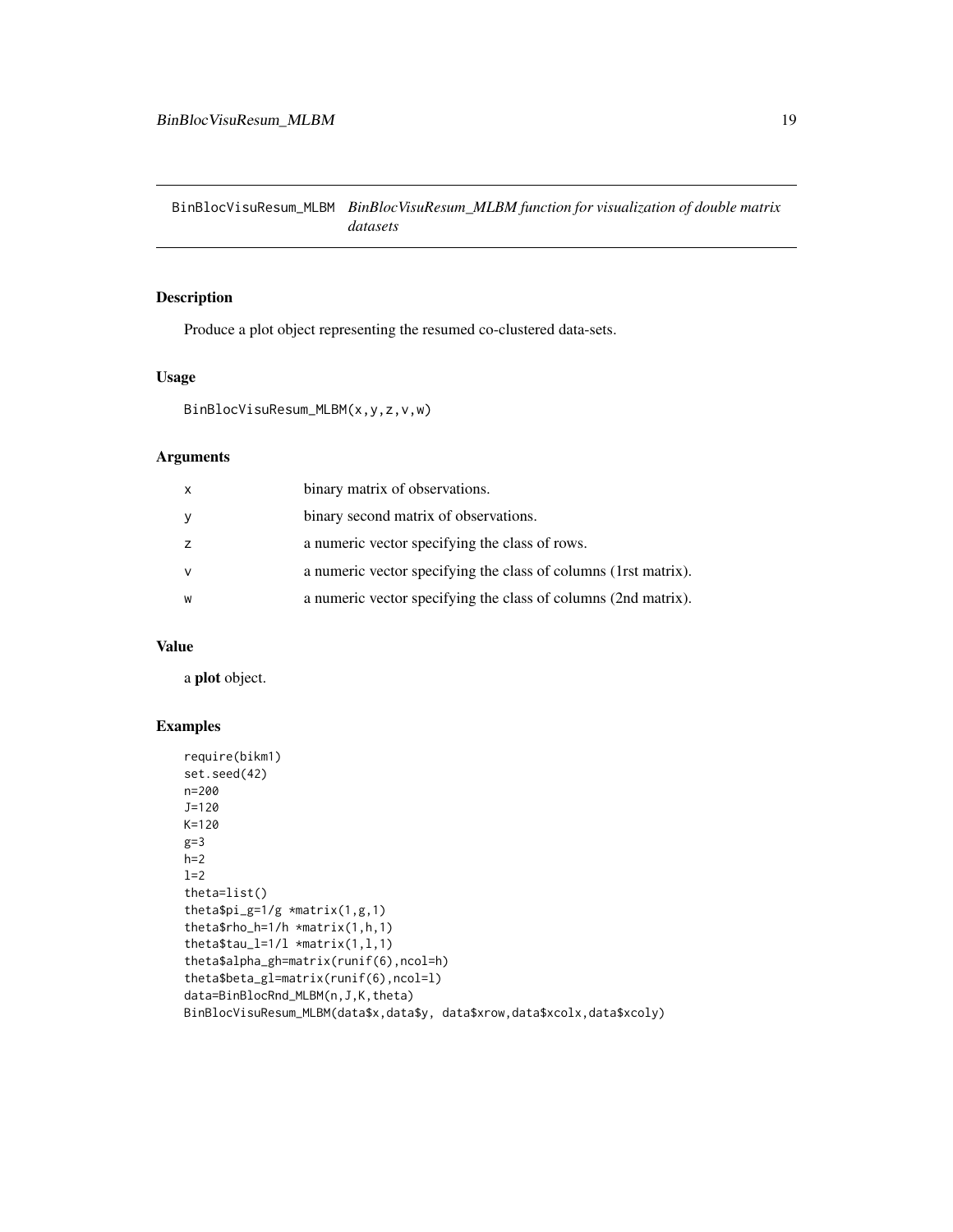<span id="page-19-0"></span>

Produce a plot object representing the co-clustered data-sets.

## Usage

BinBlocVisu\_LBM(x,z,v)

# Arguments

| data matrix of observations.                      |
|---------------------------------------------------|
| a numeric vector specifying the class of rows.    |
| a numeric vector specifying the class of columns. |

# Value

a plot object

# Examples

```
require(bikm1)
set.seed(42)
n=200
J=120
g=3
h=2theta=list()
thetapi_g=1/g \star matrix(1,g,1)theta$rho_h=1/h *matrix(1,h,1)
theta$alpha_gh=matrix(runif(6),ncol=h)
data=BinBlocRnd_LBM(n,J,theta)
BinBlocVisu_LBM(data$x,data$xrow,data$xcol)
```
BinBlocVisu\_MLBM *BinBlocVisu\_MLBM function for visualization of double matrix datasets*

## Description

Produce a plot object representing the co-clustered data-sets.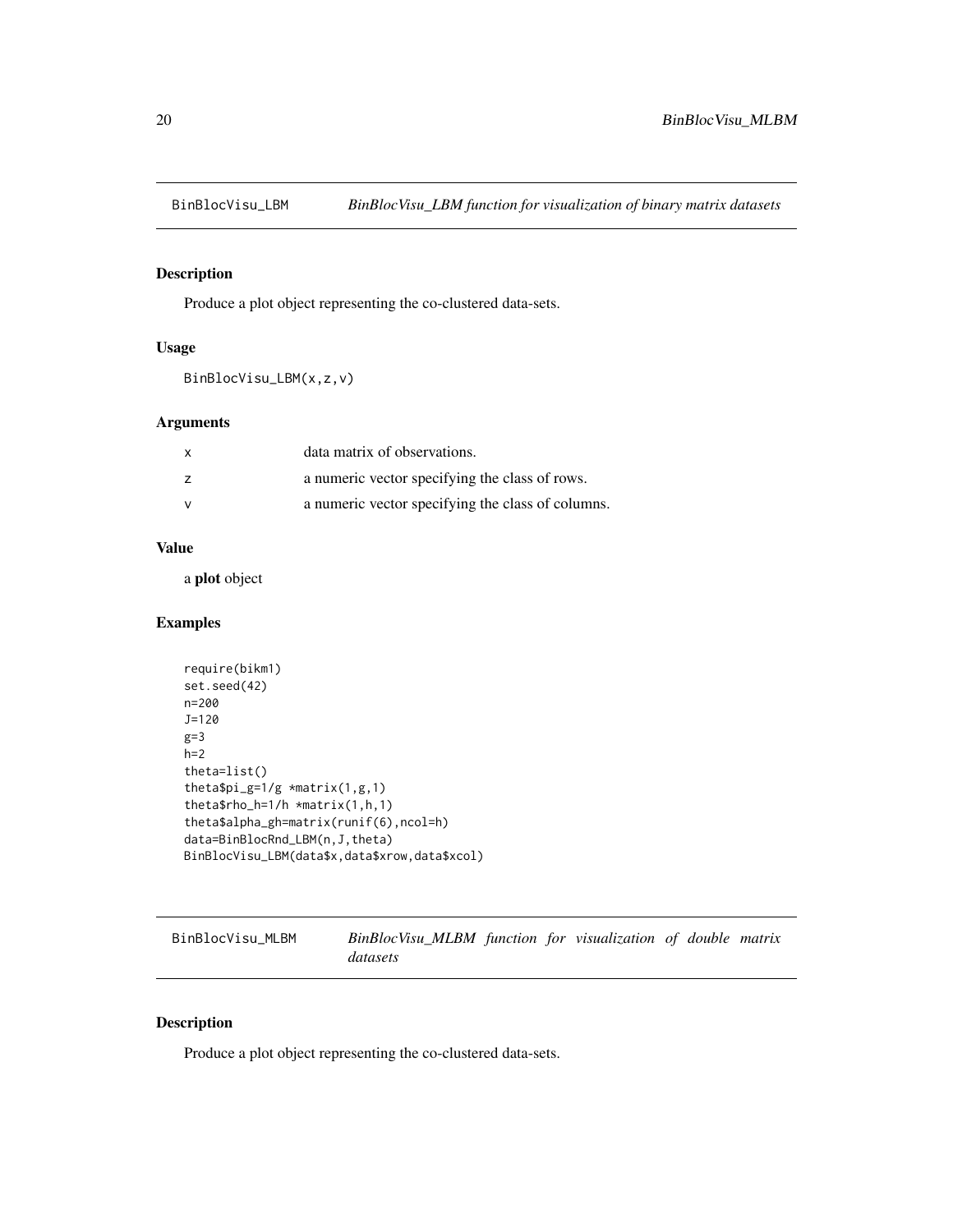#### <span id="page-20-0"></span> $CARI$  21

## Usage

BinBlocVisu\_MLBM(x,y,z,v,w)

#### Arguments

| X   | first data matrix of observations.                               |
|-----|------------------------------------------------------------------|
| - y | second data matrix of observations.                              |
|     | a numeric vector specifying the class of rows.                   |
|     | a numeric vector specifying the class of columns (1 rst matrix). |
| W   | a numeric vector specifying the class of columns (2nd matrix).   |

# Value

a plot object

#### Examples

```
require(bikm1)
set.seed(42)
n=200
J=120
K=120
g=3
h=2l=2theta=list()
theta$pi_g=1/g *matrix(1,g,1)
theta$rho_h=1/h *matrix(1,h,1)
theta$tau_l=1/1 *matrix(1,1,1)
theta$alpha_gh=matrix(runif(6),ncol=h)
theta$beta_gl=matrix(runif(6),ncol=l)
data=BinBlocRnd_MLBM(n,J,K,theta)
BinBlocVisu_MLBM(data$x,data$y, data$xrow,data$xcolx,data$xcoly)
```
CARI *CARI function for agreement between co-clustering partitions*

## Description

Produce a measure of agreement between two pairs of partitions for co-clustering. A value of 1 means a perfect match.

#### Usage

CARI(v,w,vprime,wprime)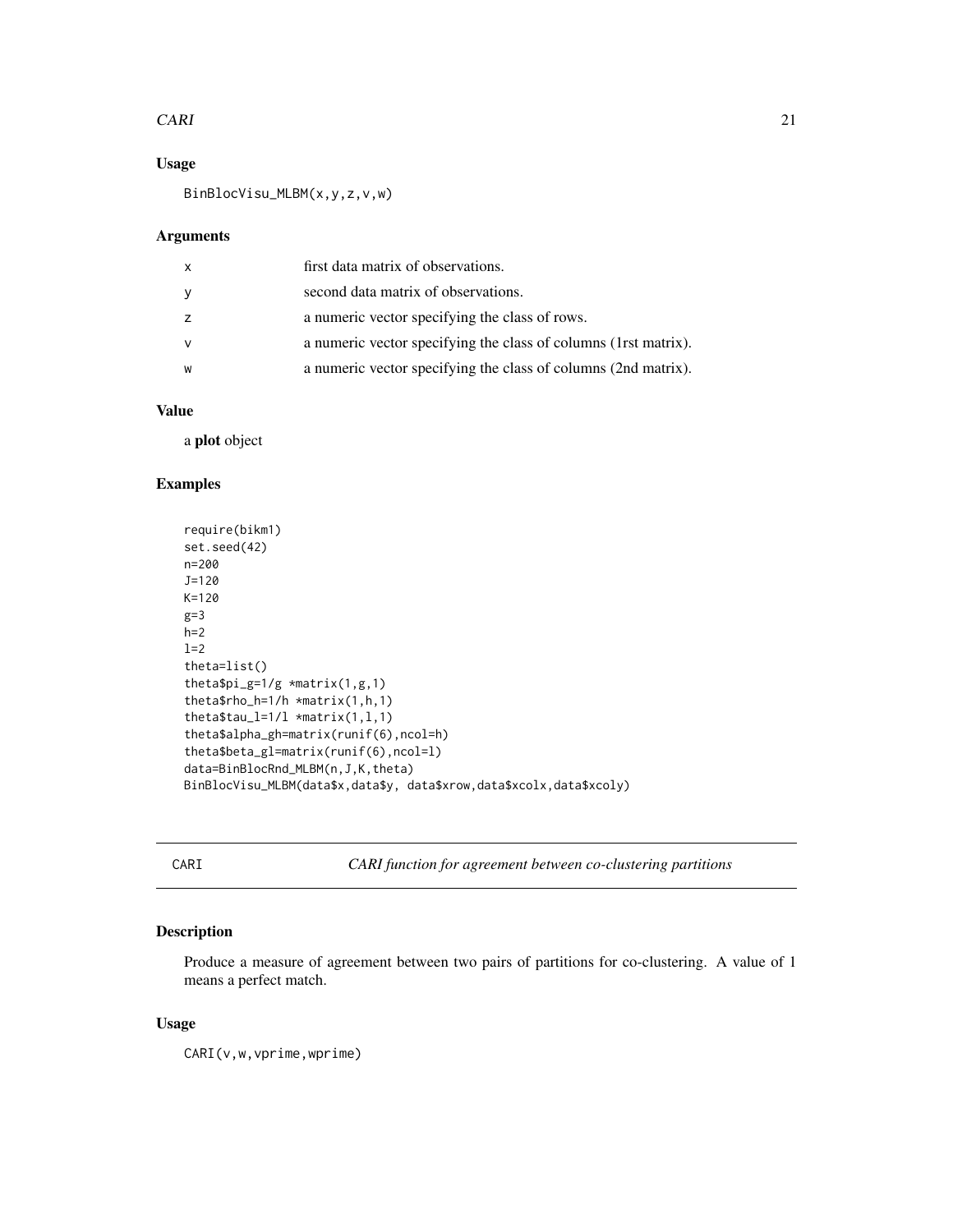#### <span id="page-21-0"></span>Arguments

|        | numeric vector specifying the class of rows.            |
|--------|---------------------------------------------------------|
| W      | numeric vector specifying the class of columns.         |
| vprime | numeric vector specifying another partition of rows.    |
| wprime | numeric vector specifying another partition of columns. |

#### Value

a list including the arguments:

cari: value of the index (between 0 and 1). A value of 1 corresponds to a perfect match.

nvw: contingency table which the index is based on.

#### References

Robert, Vasseur and Brault. Comparing high dimensional partitions with the Co-clustering Adjusted Rand Index, Journal of classification 38 (1), 158-186 (2021).

## Examples

```
require(bikm1)
J=200
K = 120h=3l=2theta=list()
theta$rho_h=1/h *matrix(1,h,1)
theta$tau_l=1/1 *matrix(1,1,1)
theta$gamma_hl=matrix(c(1, 6, 4, 1, 7, 1), ncol=2)
data=PoissonBlocRnd(J,K,theta)
res=BIKM1_LBM_Poisson(data$x,4,4,4,init_choice='smallVBayes')
me=CARI(res@model_max$v,res@model_max$w, data$xrow,data$xcol)
me$cari
me$nvw
```
CE\_LBM *CE\_LBM function for agreement between co-clustering partitions*

## Description

Produce a measure of agreement between two pairs of partitions for co-clustering using CE\_simple on columns and rows of a matrix. A value of 1 means a perfect match.

#### Usage

CE\_LBM(v,w,vprime,wprime)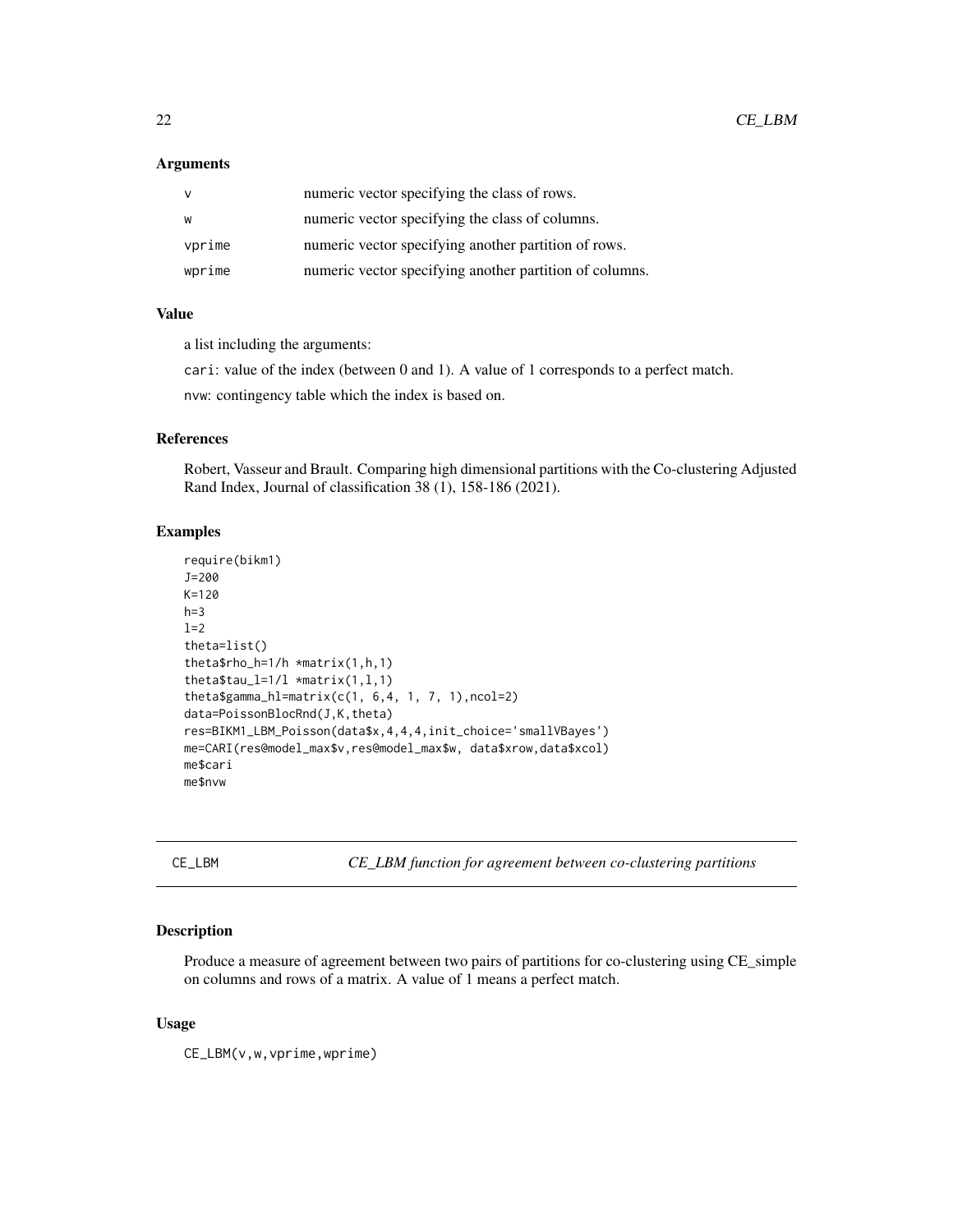## <span id="page-22-0"></span>CE\_MLBM 23

## Arguments

|        | numeric vector specifying the class of rows.            |
|--------|---------------------------------------------------------|
| W      | numeric vector specifying the class of columns.         |
| vprime | numeric vector specifying another partition of rows.    |
| wprime | numeric vector specifying another partition of columns. |

## Value

ce\_vw: the value of the index (between 0 and 1). A value of 0 corresponds to a perfect match.

#### Examples

```
require(bikm1)
set.seed(42)
v=floor(runif(4)*2)
vprime=floor(runif(4)*2)
w=floor(runif(4)*3)
wprime=floor(runif(4)*3)
error=CE_LBM(v,w,vprime,wprime)
```
CE\_MLBM *CE\_MLBM function for agreement between co-clustering partitions in the MBLM*

## Description

Produce a measure of agreement between two triplets of partitions for co-clustering. A value of 1 means a perfect match.

## Usage

CE\_MLBM(z,v,w,zprime,vprime,wprime)

## Arguments

| Z.     | numeric vector specifying the class of rows.                                    |
|--------|---------------------------------------------------------------------------------|
| v      | numeric vector specifying the class of column partitions for the first matrix.  |
| W      | numeric vector specifying the class of column partitions for the second matrix. |
| zprime | numeric vector specifying another partitions of rows.                           |
| vprime | numeric vector specifying another partition of columns for the first matrix.    |
| wprime | numeric vector specifying another partition of columns for the second matrix.   |
|        |                                                                                 |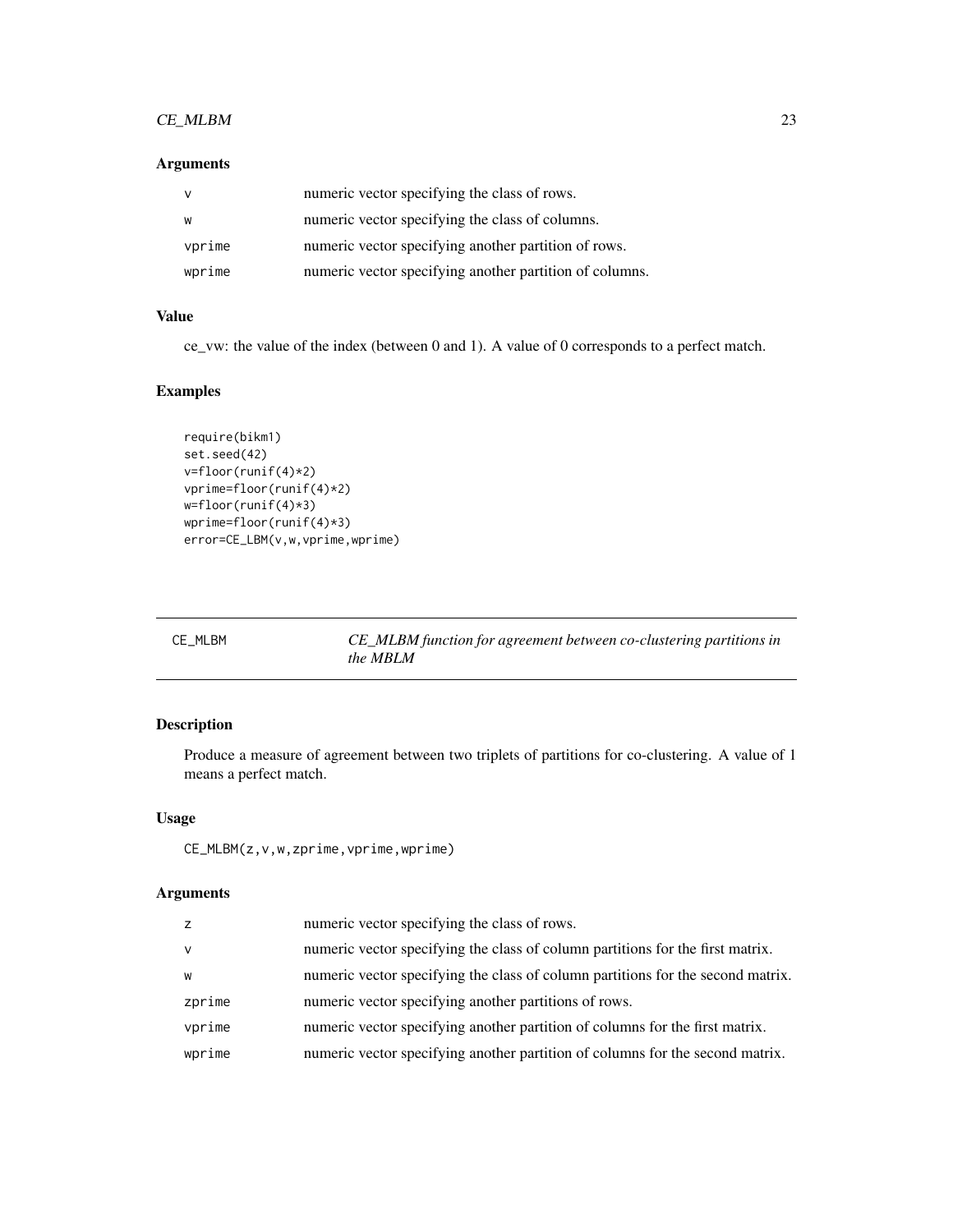# Value

the value of the index (between 0 and 1). A value of 0 corresponds to a perfect match.

# Examples

```
require(bikm1)
set.seed(42)
n=200
J=120
K=120
g=2h=2l=2theta=list()
theta$pi_g=1/g *matrix(1,g,1)
theta$rho_h=1/h *matrix(1,h,1)
theta$tau_l=1/l *matrix(1,1,1)theta$alpha_gh=matrix(runif(4),ncol=h)
theta$beta_gl=matrix(runif(4),ncol=l)
data=BinBlocRnd_MLBM(n,J,K,theta)
res=BIKM1_MLBM_Binary(data$x,data$y,2,2,2,4,init_choice='smallVBayes')
error=CE_MLBM(res@model_max$z,res@model_max$v,res@model_max$w,data$xrow,data$xcolx,data$xcoly)
```
CE\_simple *CE\_simple function for agreement between clustering partitions*

# Description

Produce a measure of agreement between two partitions for clustering. A value of 1 means a perfect match.

## Usage

CE\_simple(v,vprime)

## Arguments

|        | numeric vector specifying the class of rows. |
|--------|----------------------------------------------|
| vprime | numeric vector specifying the class of rows. |

#### Value

the value of the index.

<span id="page-23-0"></span>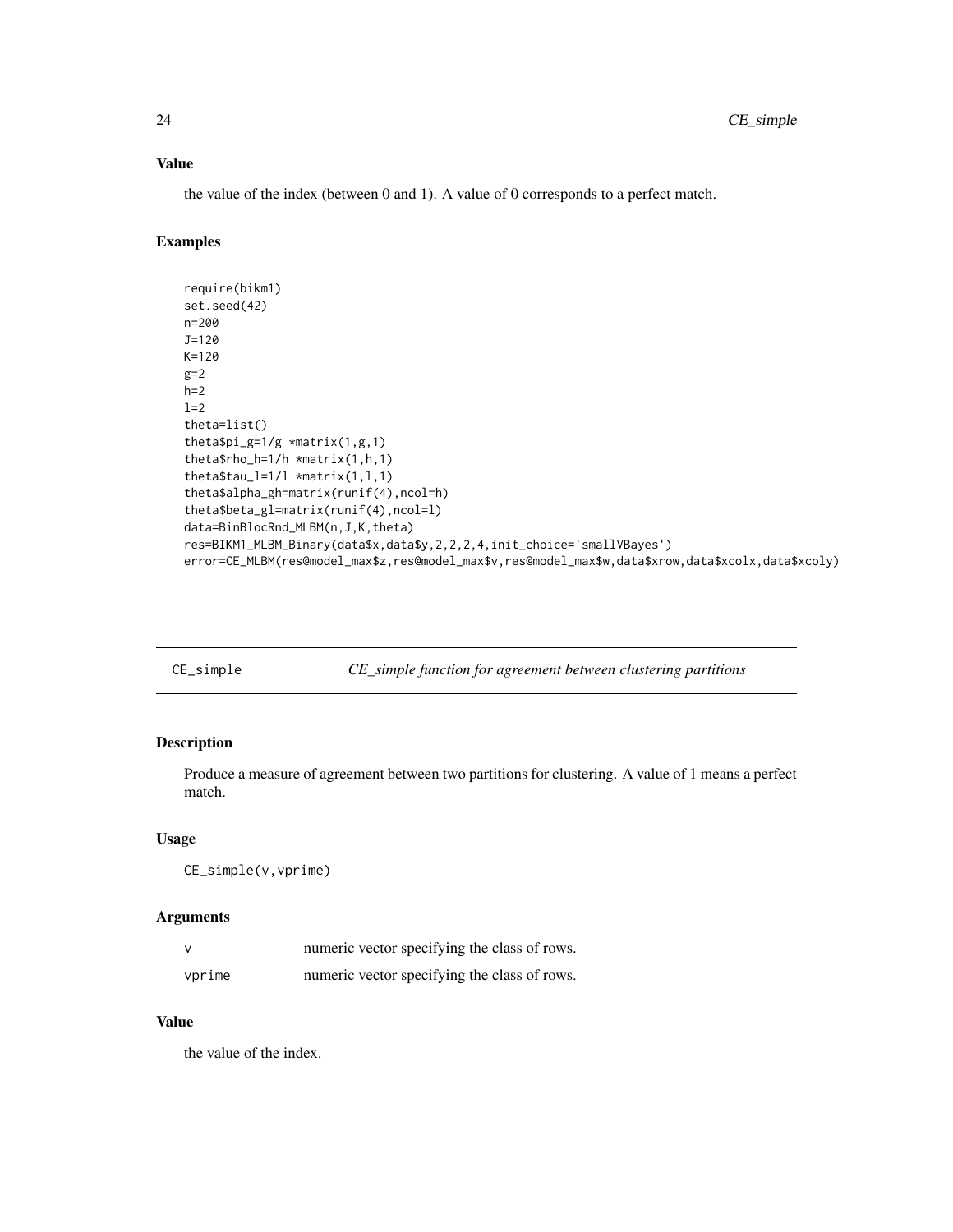## <span id="page-24-0"></span>CoNMI 25

# Examples

```
require(bikm1)
set.seed(42)
v = floor(runif(4)*3)vprime=floor(runif(4)*3)
error=CE_simple(v,vprime)
error
```
CoNMI *CoNMI function for agreement between co-clustering partitions*

# Description

Produce a measure of agreement between two pairs of partitions for co-clustering. A value of 1 means a perfect match.

## Usage

CoNMI(v,w,vprime,wprime)

## Arguments

| v      | numeric vector specifying the class of rows.            |
|--------|---------------------------------------------------------|
| W      | numeric vector specifying the class of columns.         |
| vprime | numeric vector specifying another partition of rows.    |
| wprime | numeric vector specifying another partition of columns. |

## Value

the value of the index.

## References

Robert, Vasseur and Brault. Comparing high dimensional partitions with the Co-clustering Adjusted Rand Index, Journal of Classification (2021).

```
require(bikm1)
J=200
K=120
h=3l=2theta=list()
theta$rho_h=1/h *matrix(1,h,1)
theta$tau_l=1/1 *matrix(1,1,1)
```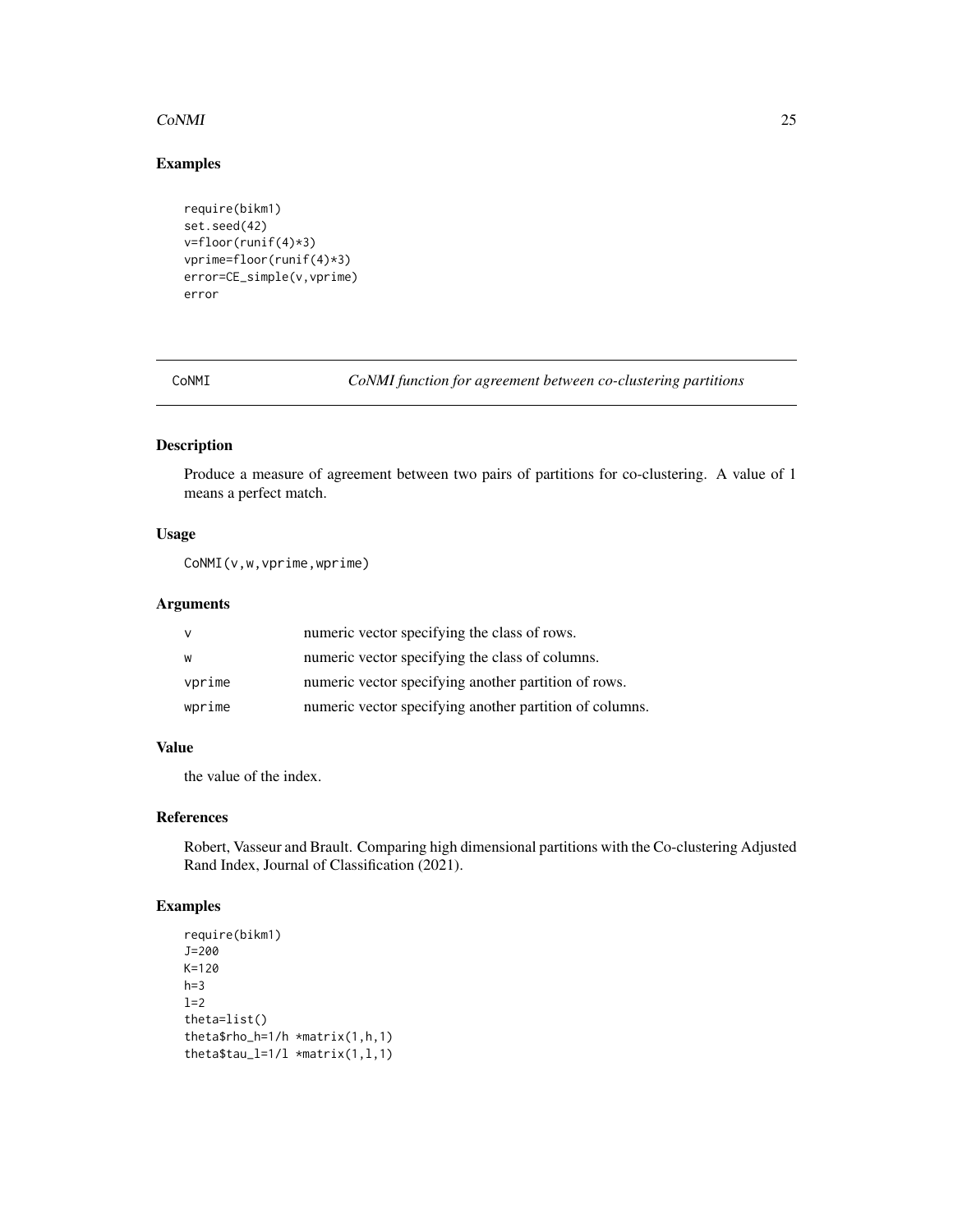```
theta$gamma_hl=matrix(c(1, 6, 4, 1, 7, 1), ncol=2)
data=PoissonBlocRnd(J,K,theta)
res=BIKM1_LBM_Poisson(data$x,4,4,4,init_choice='smallVBayes')
me=CoNMI(res@model_max$v,res@model_max$w, data$xrow,data$xcol)
me
```
ENMI *ENMI function for agreement between co-clustering partitions*

## Description

Produce a measure of agreement between two pairs of partitions for co-clustering. A value of 1 means a perfect match.

## Usage

ENMI(v,w,vprime,wprime)

## Arguments

| v      | numeric vector specifying the class of rows.            |
|--------|---------------------------------------------------------|
| w      | numeric vector specifying the class of columns.         |
| vprime | numeric vector specifying another partition of rows.    |
| wprime | numeric vector specifying another partition of columns. |

## Value

the value of the index.

#### References

Robert, Vasseur and Brault. Comparing high dimensional partitions with the Co-clustering Adjusted Rand Index, Journal of Classification (2021).

```
require(bikm1)
J=200
K=120
h=3l=2theta=list()
theta$rho_h=1/h *matrix(1,h,1)
theta$tau_l=1/1 *matrix(1,1,1)
theta$gamma_hl=matrix(c(1, 6,4, 1, 7, 1),ncol=2)
data=PoissonBlocRnd(J,K,theta)
res=BIKM1_LBM_Poisson(data$x,4,4,4,init_choice='smallVBayes')
me=ENMI(res@model_max$v,res@model_max$w, data$xrow,data$xcol)
me
```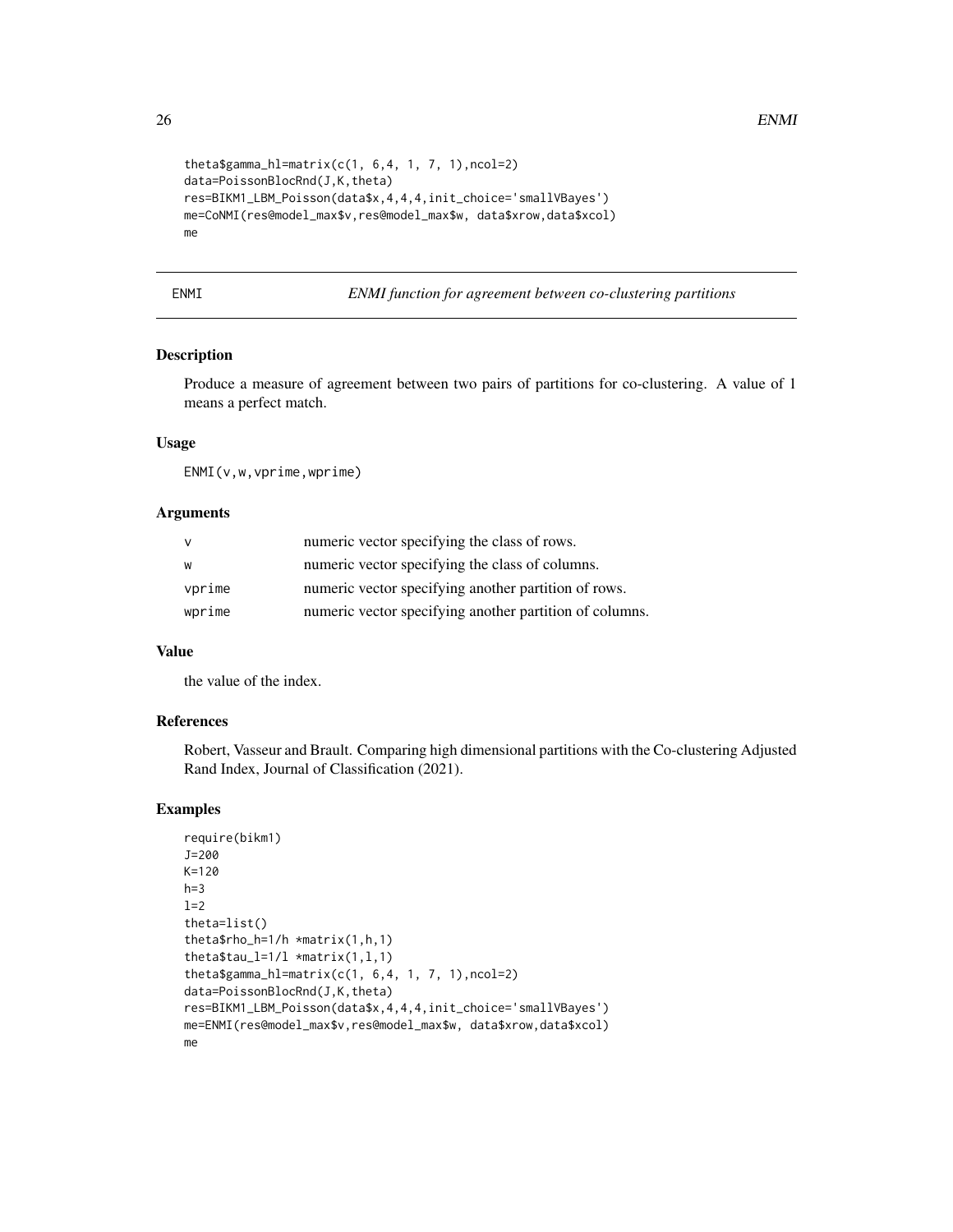<span id="page-26-0"></span>

Produce a measure of agreement between two partitions.(between 0 and 1). A value of 1 corresponds to a perfect match.

#### Usage

MI\_simple(v,vprime)

## Arguments

|        | numeric vector specifying the class of observations.          |
|--------|---------------------------------------------------------------|
| vprime | numeric vector specifying another partitions of observations. |

### Value

the value of the index.

## References

Robert, Vasseur and Brault. Comparing high-dimensional partitions with the Co-clustering Adjusted Rand Index. Journal of Classification (2021).

```
require(bikm1)
J=200
K=120
h=3l=2theta=list()
theta$rho_h=1/h *matrix(1,h,1)
theta$tau_l=1/1 *matrix(1,1,1)
theta$gamma_hl=matrix(c(1, 6,4, 1, 7, 1),ncol=2)
data=PoissonBlocRnd(J,K,theta)
res=BIKM1_LBM_Poisson(data$x,4,4,4,init_choice='random')
mi=MI_simple(res@model_max$v, data$xrow)
mi
mw=MI_simple(res@model_max$w, data$xcol)
```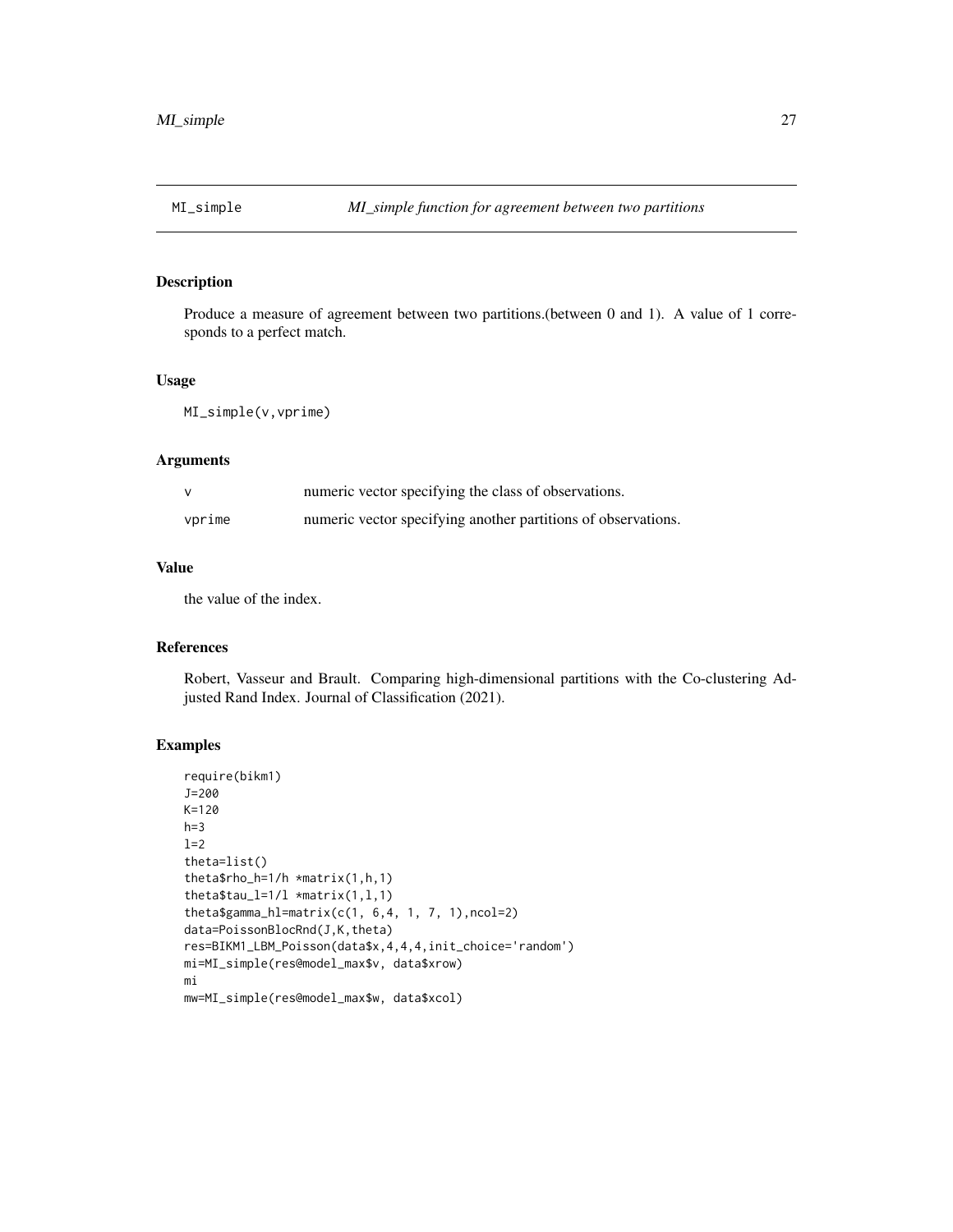<span id="page-27-0"></span>

Produce a measure of agreement between two pairs of partitions for co-clustering. A value of 1 means a perfect match.

## Usage

NCE\_LBM(v,w,vprime,wprime)

## Arguments

|        | numeric vector specifying the class of rows.            |
|--------|---------------------------------------------------------|
| W      | numeric vector specifying the class of columns.         |
| vprime | numeric vector specifying another partition of rows.    |
| wprime | numeric vector specifying another partition of columns. |

#### Value

the value of the index.

## Examples

```
require(bikm1)
set.seed(42)
v=floor(runif(4)*2)
vprime=floor(runif(4)*2)
w=floor(runif(4)*3)
wprime=floor(runif(4)*3)
error=NCE_LBM(v,w,vprime,wprime)
```
NCE\_simple *NCE\_simple function for agreement between clustering partitions*

## Description

Produce a measure of agreement between two partitions for clustering. A value of 1 means a perfect match. It's the normalized version of CE\_simple.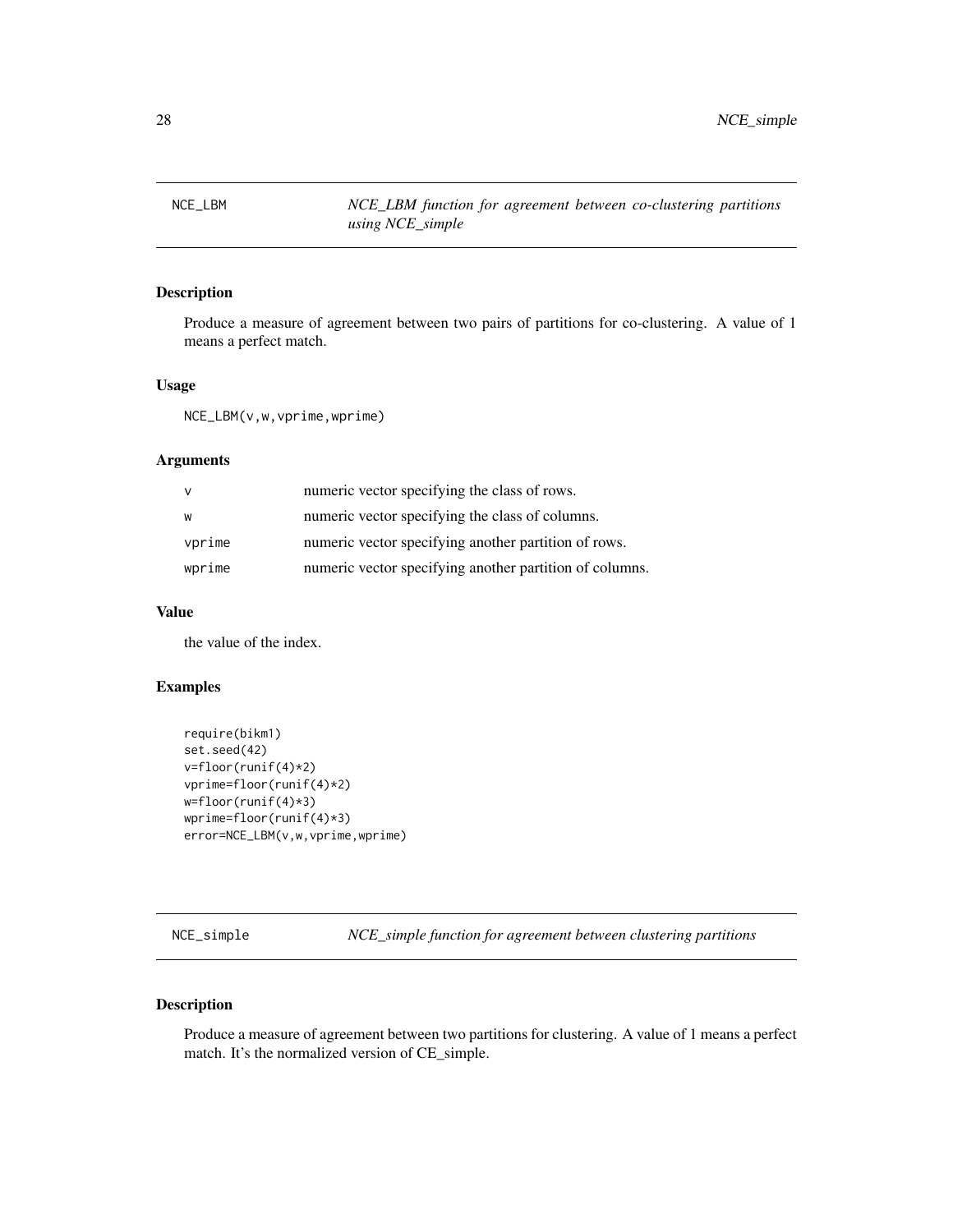#### <span id="page-28-0"></span>Usage

NCE\_simple(v,vprime)

#### **Arguments**

|        | numeric vector specifying the class of rows. |
|--------|----------------------------------------------|
| vprime | numeric vector specifying the class of rows. |

## Value

the value of the index. A value of 0 means a perfect match.

#### Examples

```
require(bikm1)
set.seed(42)
v=floor(runif(4)*3)
vprime=floor(runif(4)*3)
error=NCE_simple(v,vprime)
error
```
plot,BIKM1\_LBM\_Binary-method *Plot method for a* [BIKM1\\_LBM\\_Binary](#page-6-1) *object*

## Description

Produce respectively one plot of two-dimensional segmentation of a BIKM1\_LBM\_Binary fit, a plot of evolution of the chosen criterion as a function of the number of row and column clusters, and a boxplot of conditional posteriors for each row and column cluster.

#### Usage

## S4 method for signature 'BIKM1\_LBM\_Binary'  $plot(x, y, ...)$ 

## Arguments

| $\mathsf{x}$            | an object of class BIKM1_LBM_Binary.                |
|-------------------------|-----------------------------------------------------|
| <b>V</b>                | binary matrix of observations.                      |
| $\cdot$ $\cdot$ $\cdot$ | in the plot method, additional parameters (ignored) |

#### Value

One plot (initial and estimated partitions) and three ggplot2 objects (conditional posterior in each cluster for each matrix and the graph of chosen criterion values.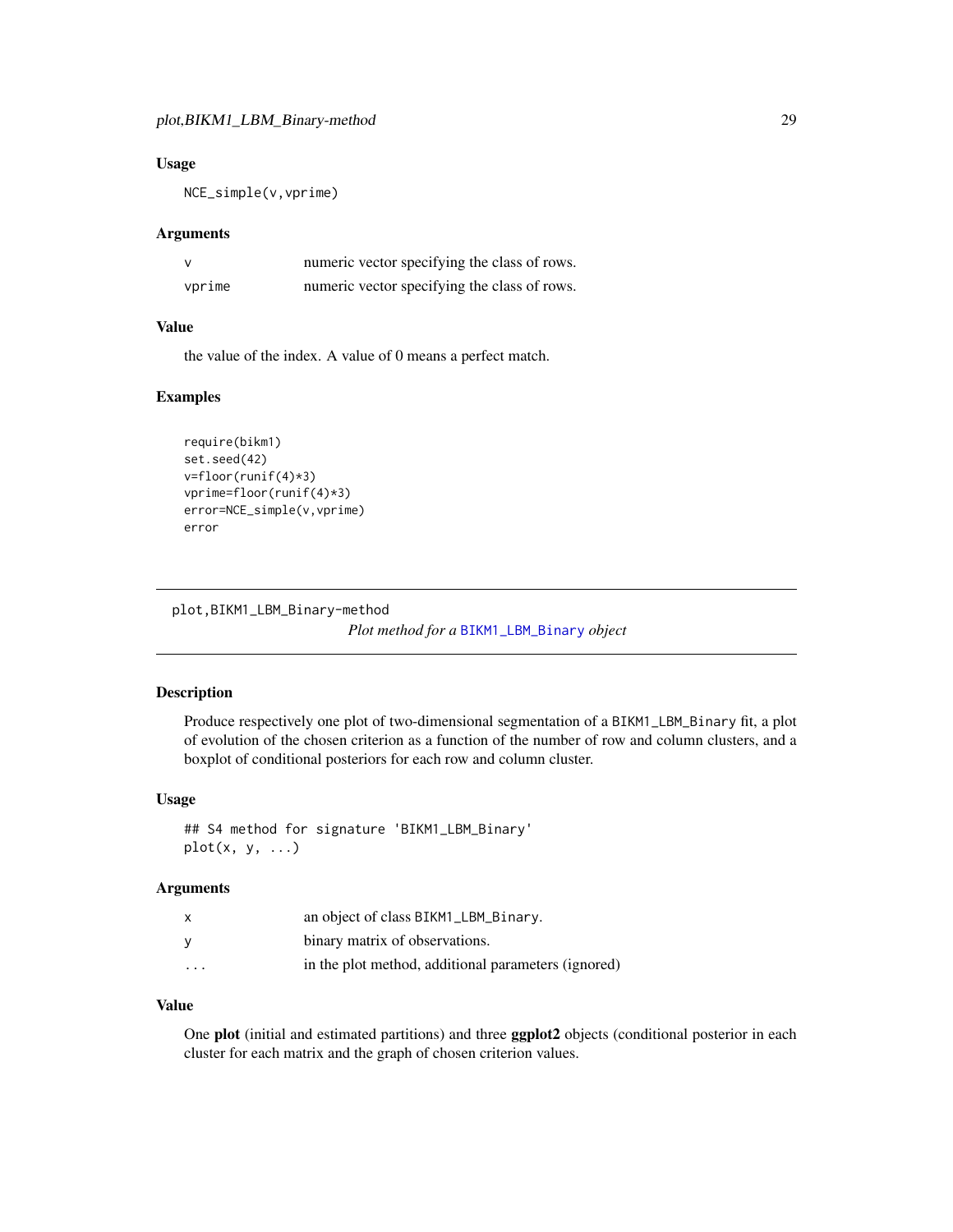## Examples

```
require(bikm1)
g=5h=3theta=list()
theta$pi_g=t(1/g*rep(1,g))
theta$rho_h=t(1/h*rep(1,h))
eps=0.1
theta$alpha_gh=matrix(c(1-eps,eps,eps,eps,1-eps,eps,eps,1-eps,1-eps,
1-eps,1-eps,eps,eps,eps,eps),ncol=h,byrow=TRUE)
n=250
J=150
data=BinBlocRnd_LBM(n,J,theta)
BinBlocVisu_LBM(data$x, data$xrow,data$xcol)
res=BIKM1_LBM_Binary(data$x,8,5,4,init_choice='smallVBayes')
BinBlocVisu_LBM(data$x,res@model_max$z,res@model_max$v)
e=CARI(data$xrow,data$xcol,res@model_max$z,res@model_max$v)
plot(res,data)
```
plot,BIKM1\_LBM\_Poisson-method

*Plot method for a* [BIKM1\\_LBM\\_Poisson](#page-9-1) *object*

#### Description

Produce respectively one plot of two-dimensional segmentation of a BIKM1\_LBM\_Poisson fit, an evolution of the criterion as a function of the numbers of rows and columns, and a boxplot of conditional posteriors for each row and column cluster.

## Usage

```
## S4 method for signature 'BIKM1_LBM_Poisson'
plot(x, y, ...)
```
#### Arguments

| x | an object of class BIKM1_LBM_Poisson.               |
|---|-----------------------------------------------------|
| У | a list specifying                                   |
|   | x: contingency matrix of observations.              |
|   | in the plot method, additional parameters (ignored) |

## Value

Two plots (initial matrix and block estimation) and two ggplot2 objects (conditional posterior in each cluster and the graph of chosen criterion values).

<span id="page-29-0"></span>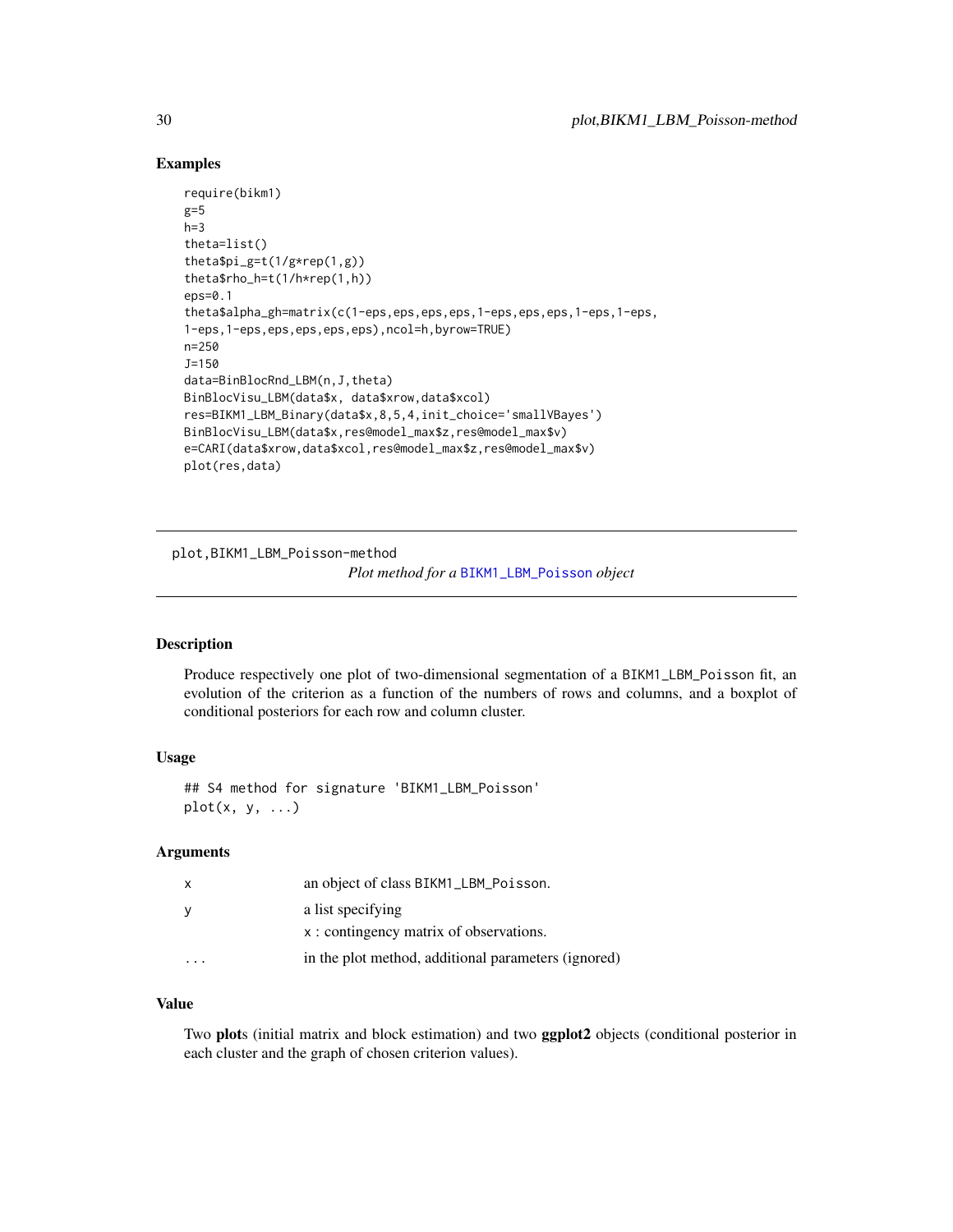## <span id="page-30-0"></span>Examples

```
require(bikm1)
J=200
K=120
h=3l=2theta=list()
theta$rho_h=1/h *matrix(1,h,1)
theta$tau_l=1/1 *matrix(1,1,1)
theta$gamma_hl=matrix(c(1, 6, 4, 1, 7, 1), ncol=2)
data=PoissonBlocRnd(J,K,theta)
res=BIKM1_LBM_Poisson(data$x,3,3,4,init_choice='random')
plot(res,data)
```
plot,BIKM1\_MLBM\_Binary-method

*Plot method for a* [BIKM1\\_MLBM\\_Binary](#page-12-1) *object*

## Description

Produce respectively a plot of two-dimensional segmentation of a BIKM1\_MLBM\_Binary fit, and a boxplot of conditional posteriors for each row and column cluster.

#### Usage

## S4 method for signature 'BIKM1\_MLBM\_Binary'  $plot(x, y, ...)$ 

## Arguments

| $\mathsf{x}$ | an object of class BIKM1_MLBM_Binary.               |
|--------------|-----------------------------------------------------|
| - y          | a list specifying :                                 |
|              | x: the first matrix of observations                 |
|              | y: the second matrix of observations.               |
|              | in the plot method, additional parameters (ignored) |
|              |                                                     |

#### Value

Two plot and on ggplot2 object.

```
require(bikm1)
n=200
J=120
K=120
g=3h=2
```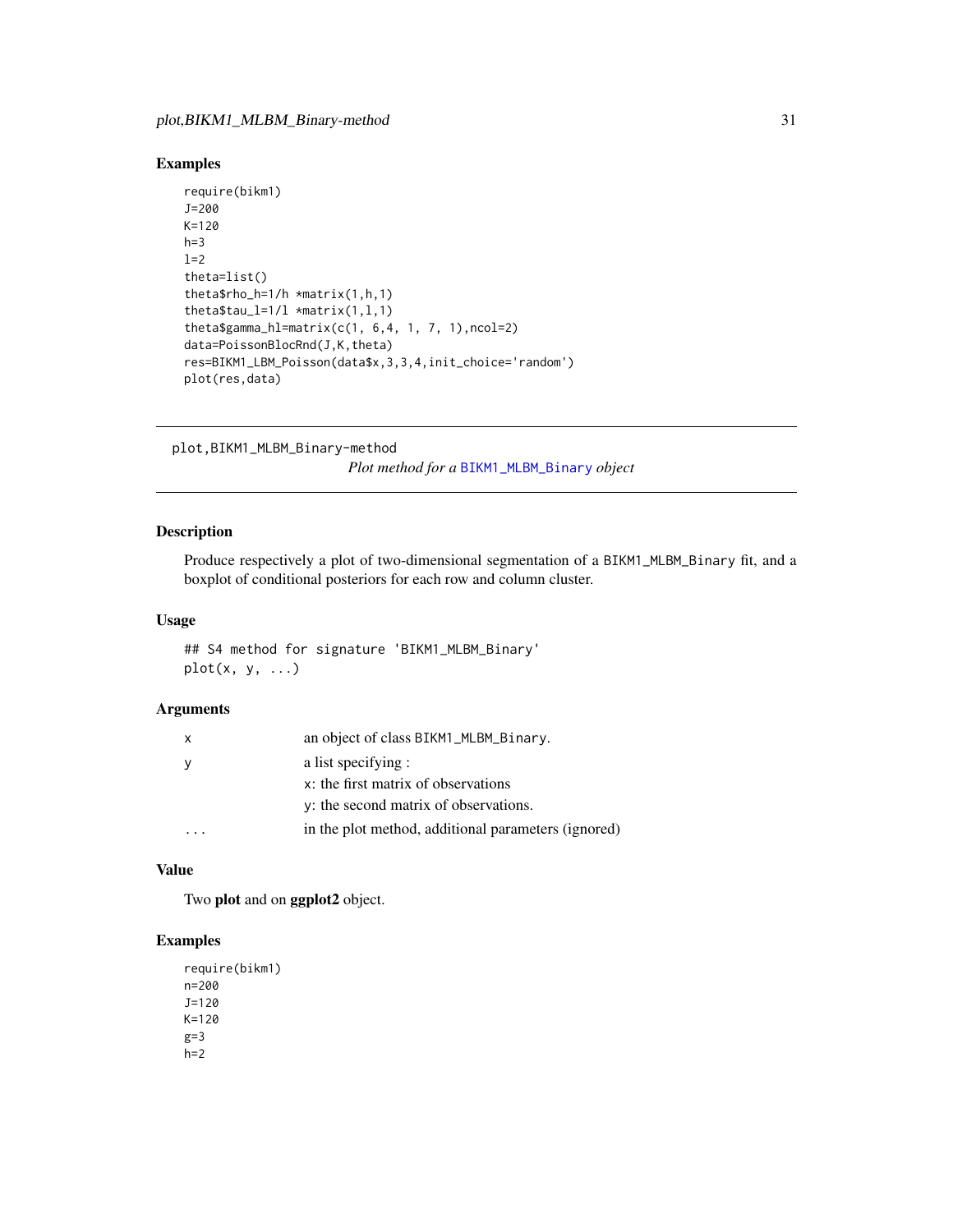```
l=2theta=list()
theta$pi_g=1/g *matrix(1,g,1)
theta$rho_h=1/h *matrix(1,h,1)
theta$tau_l=1/1 *matrix(1,1,1)
theta$alpha_gh=matrix(runif(6),ncol=h)
theta$beta_gl=matrix(runif(6),ncol=l)
data=BinBlocRnd_MLBM(n,J,K,theta)
res=BIKM1_MLBM_Binary(data$x,data$y,3,3,3,4)
plot(res,data)
```

| PoissonBlocBIC | PoissonBlocBIC function for the computation of the BIC criterion in |
|----------------|---------------------------------------------------------------------|
|                | the Poisson LBM                                                     |

Produce a value of the BIC criterion for co-clustering partitions

## Usage

PoissonBlocBIC(a,alpha,beta,v1,w1,x,res,normalization)

# Arguments

| a             | hyperparameter used in the VBayes algorithm for priors on the mixing propor-<br>tions. By default, a=4.                  |
|---------------|--------------------------------------------------------------------------------------------------------------------------|
| alpha         | hyperparameter used in the VBayes algorithm for prior on the Poisson parame-<br>ter. By default, alpha=1.                |
| beta          | hyperparameter used in the VBayes algorithm for prior on the Poisson parame-<br>ter. By default, beta=0.01.              |
| v1            | a numeric vector of row partitions                                                                                       |
| w1            | a numeric vector of column partitions                                                                                    |
| $\mathsf{x}$  | contingency matrix of observations.                                                                                      |
| res           | a BIKM1_LBM_Poisson object rho_h mixing row proportions tau_1 mixing<br>column proportions gamma_h1 Bernoulli parameters |
| normalization | logical. To use the normalized Poisson modelling in the Latent Block Model.<br>By default normalization=FALSE.           |

## Value

a value of the BIC criterion

<span id="page-31-0"></span>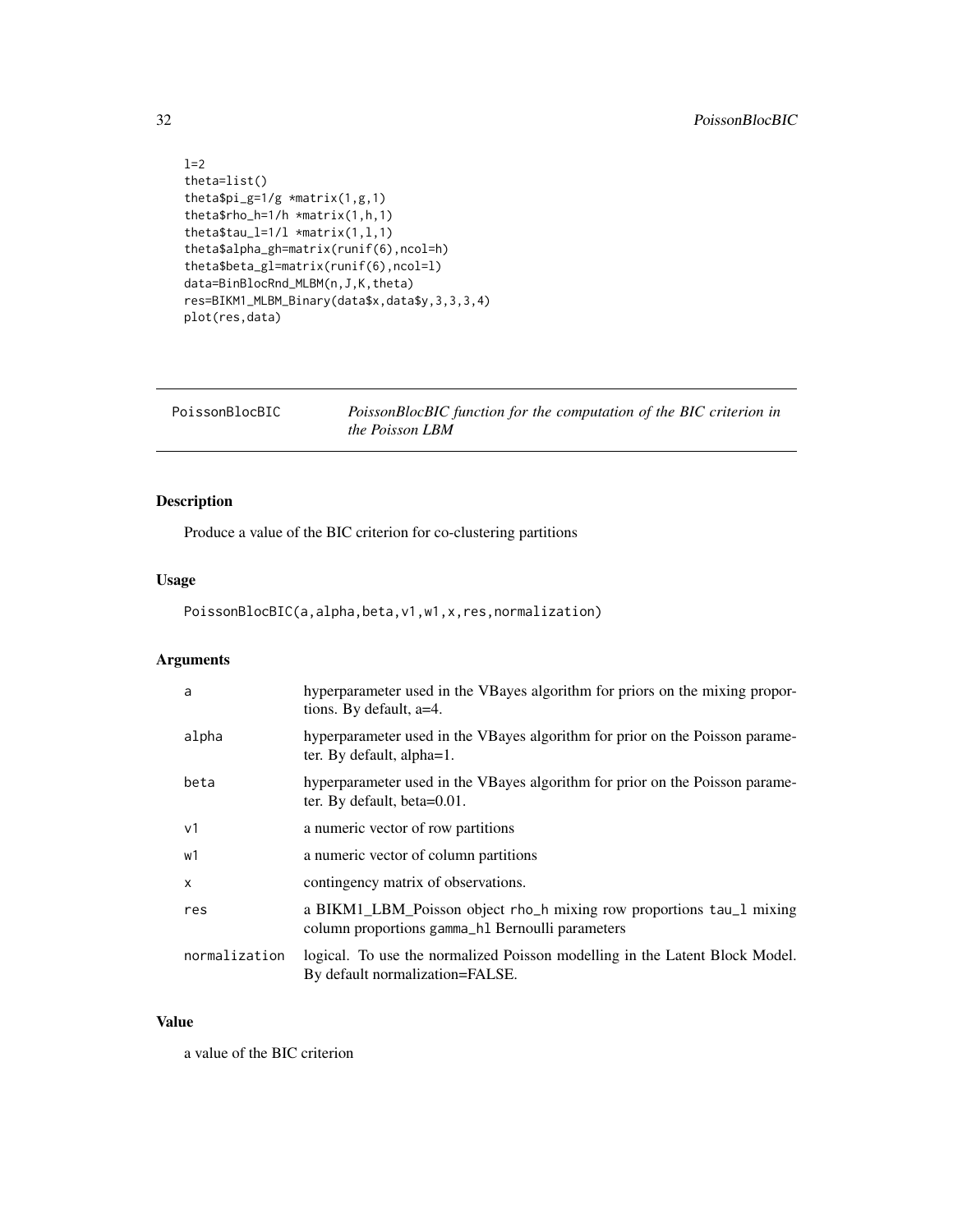# <span id="page-32-0"></span>PoissonBlocICL 33

# Examples

```
require(bikm1)
J=200
K=120
h=3l=2theta=list()
theta$rho_h=1/h*matrix(1,h,1)
theta$tau_l=1/l*matrix(1,l,1)
theta$gamma_hl=matrix(c(1, 6,4, 1, 7, 1),ncol=2)
data=PoissonBlocRnd(J,K,theta)
res=BIKM1_LBM_Poisson(data$x,3,3,4,init_choice='smallVBayes')
bic=PoissonBlocBIC(v1=res@model_max$v,w1=res@model_max$w,x=data$x,res=res,normalization=TRUE)
```

| PoissonBlocICL | PoissonBlocICL function for the computation of the ICL criterion in |
|----------------|---------------------------------------------------------------------|
|                | <i>the Poisson LBM</i>                                              |

# Description

Produce a value of the ICL criterion for co-clustering partitions

# Usage

PoissonBlocICL(a,alpha,beta,x,v1,w1,normalization)

## Arguments

| a              | hyperparameter used in the VBayes algorithm for priors on the mixing propor-<br>tions. By default, a=4.        |
|----------------|----------------------------------------------------------------------------------------------------------------|
| alpha          | hyperparameter used in the VBayes algorithm for prior on the Poisson parame-<br>ter. By default, alpha=1.      |
| beta           | hyperparameter used in the VBayes algorithm for prior on the Poisson parame-<br>ter. By default, beta=0.01.    |
| $\mathsf{x}$   | contingency matrix of observations.                                                                            |
| v <sub>1</sub> | a numeric vector specifying the class of rows.                                                                 |
| w1             | a numeric vector specifying the class of columns.                                                              |
| normalization  | logical. To use the normalized Poisson modelling in the Latent Block Model.<br>By default normalization=FALSE. |

#### Value

a value of the ICL criterion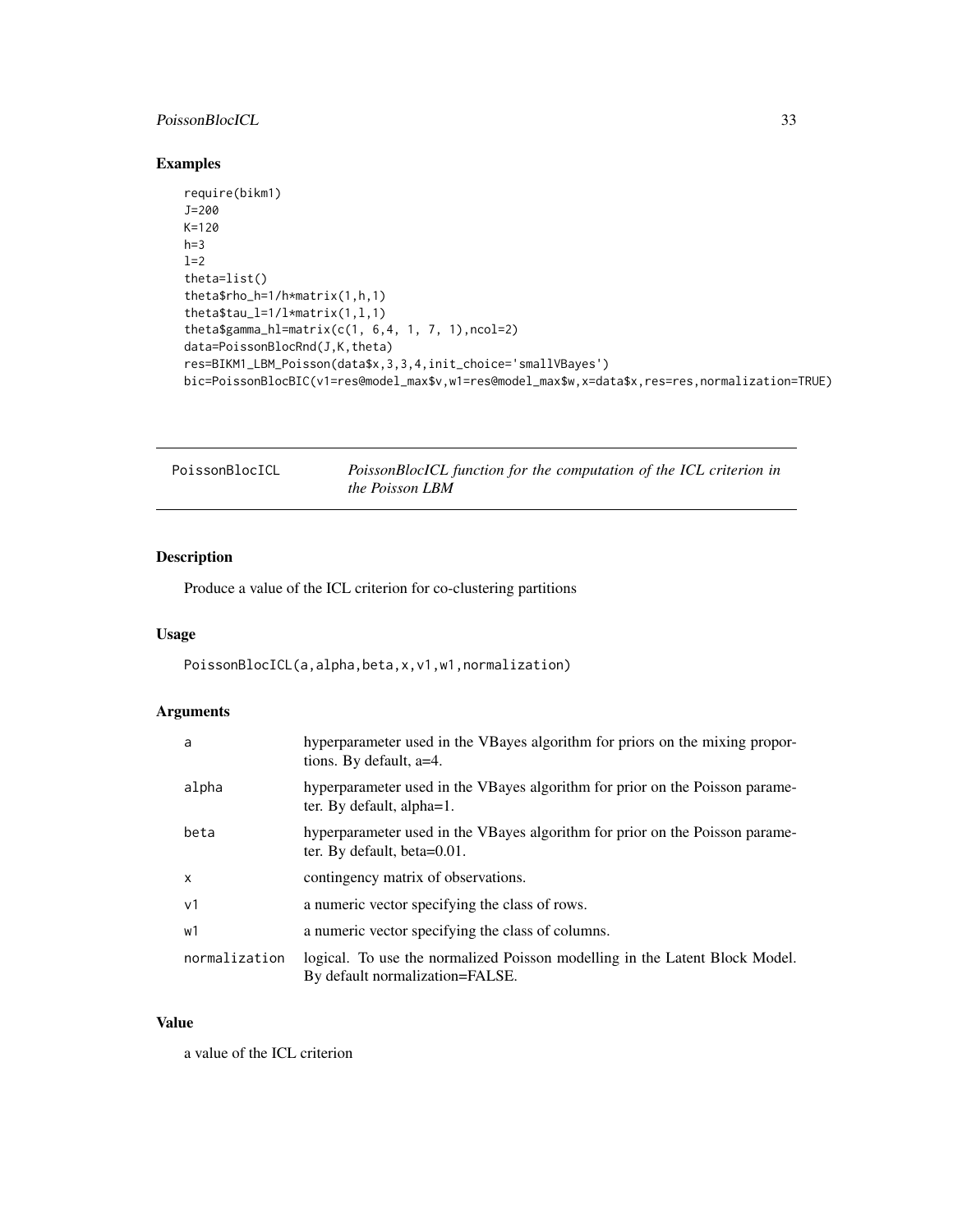## Examples

```
require(bikm1)
J=200
K=120
h=31=2theta=list()
theta$rho_h=(1/h)*matrix(1,h,1)
theta$tau_l=(1/l)*matrix(1,l,1)
theta$gamma_hl=matrix(c(1, 6,4, 1, 7, 1),ncol=2)
data=PoissonBlocRnd(J,K,theta)
res=BIKM1_LBM_Poisson(data$x,4,4,4,init_choice='smallVBayes')
icl=PoissonBlocICL(4,1,0.01,data$x,res@model_max$v,res@model_max$w, normalization=FALSE)
```
PoissonBlocRnd *PoissonBlocRnd function for contingency data simulation*

## Description

Produce a simulated data matrix generated under the Poisson Latent Block Model.

#### Usage

```
PoissonBlocRnd(J,K,theta)
```
## Arguments

|       | a positive integer specifying the number of expected rows.    |
|-------|---------------------------------------------------------------|
| К     | a positive integer specifying the number of expected columns. |
| theta | a list specifying the model parameters:                       |
|       | rho_h: a vector specifying the row mixing proportions.        |
|       | tau_1: a vector specifying the column mixing proportions.     |
|       | gamma_h1: a matrix specifying the distribution parameter.     |

#### Value

a list including the arguments:

x: simulated contingency data matrix.

xrow: numeric vector specifying row partition.

xcol: numeric vector specifying column partition.

<span id="page-33-0"></span>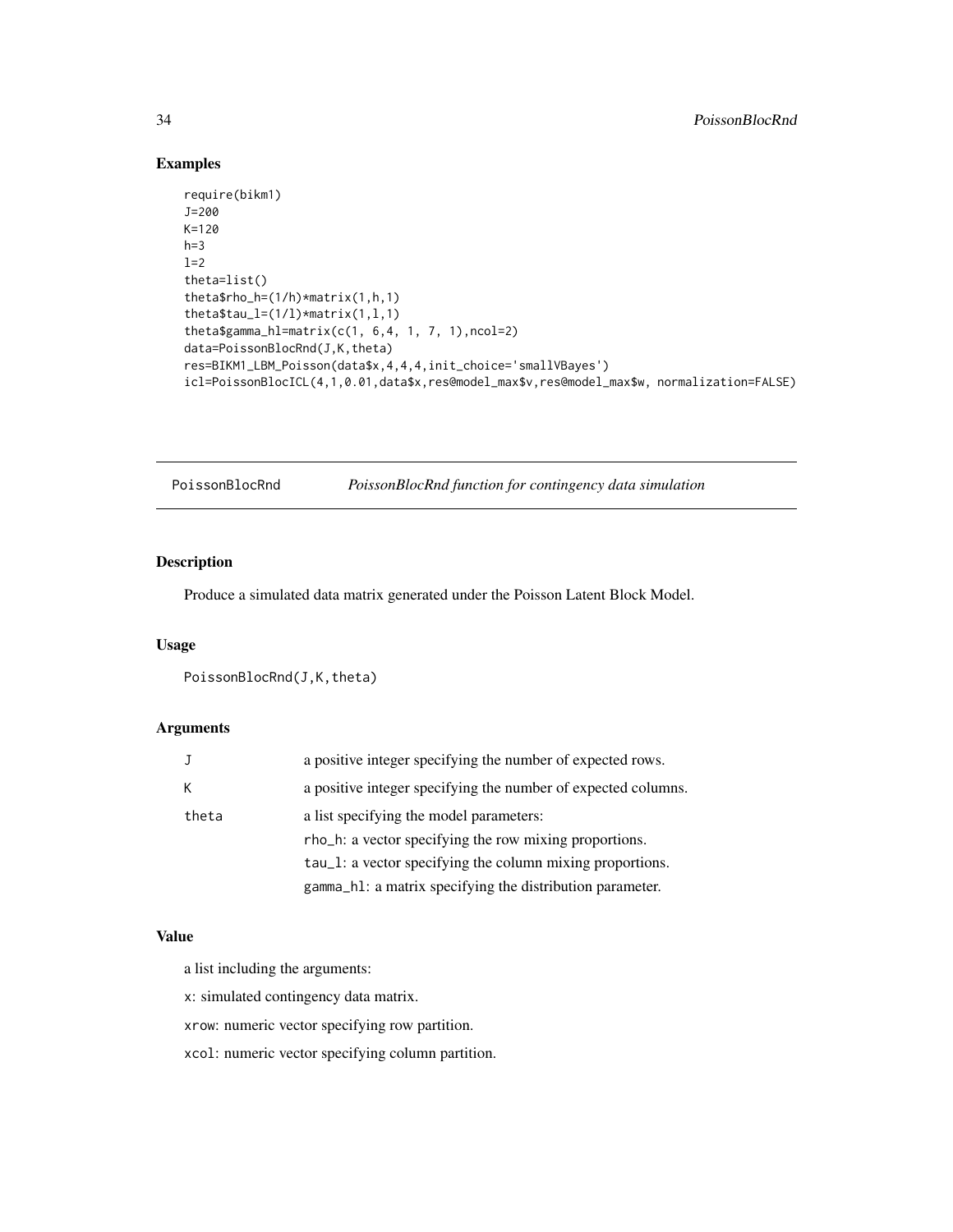## <span id="page-34-0"></span>PoissonBlocVisu 35

## Examples

```
require(bikm1)
J=200
K=120
h=3l=2theta=list()
theta$rho_h=1/h *matrix(1,h,1)
thetatau_l=1/l *matrix(1,1,1)
theta$gamma_hl=matrix(c(1, 6,4, 1, 7, 1),ncol=2)
data=PoissonBlocRnd(J,K,theta)
```
PoissonBlocVisu *PoissonBlocVisu function for visualization of contingency datasets*

## Description

Produce a plot object representing the co-clustered data-sets.

# Usage

PoissonBlocVisu(x,v,w)

## Arguments

| $\mathsf{x}$ | contingency matrix of observations.               |
|--------------|---------------------------------------------------|
|              | a numeric vector specifying the class of rows.    |
| w            | a numeric vector specifying the class of columns. |

## Value

a plot object

```
require(bikm1)
J=200
K=120
h=3l=2theta=list()
theta$rho_h=1/h *matrix(1,h,1)
theta$tau_l=1/1 *matrix(1,1,1)
theta$gamma_hl=matrix(c(1, 6,4, 1, 7, 1),ncol=2)
data=PoissonBlocRnd(J,K,theta)
PoissonBlocVisu(data$x,data$xrow,data$xcol)
```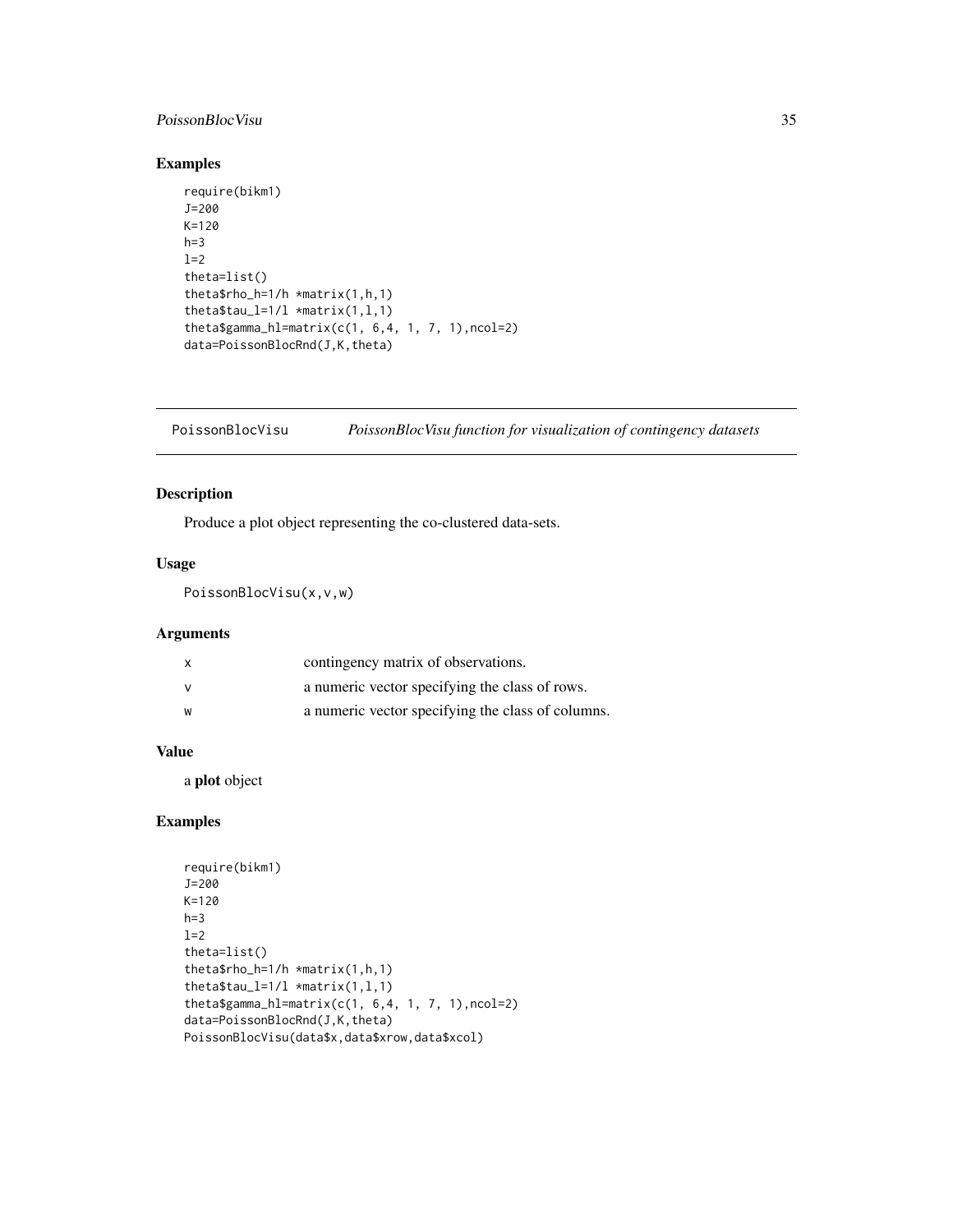<span id="page-35-0"></span>PoissonBlocVisuResum *PoissonBlocVisuResum function for visualization of contingency datasets*

## Description

Produce a plot object representing the resumed co-clustered data-sets.

## Usage

```
PoissonBlocVisuResum(x,v,w)
```
#### Arguments

| $\mathsf{X}$ | contingency matrix of observations.               |
|--------------|---------------------------------------------------|
|              | a numeric vector specifying the class of rows.    |
| w            | a numeric vector specifying the class of columns. |

## Value

a plot object.

## Examples

```
require(bikm1)
J=200
K=120
h=3l=2theta=list()
theta$rho_h=1/h *matrix(1,h,1)
theta$tau_l=1/1 *matrix(1,1,1)
theta$gamma_hl=matrix(c(1, 6, 4, 1, 7, 1), ncol=2)
data=PoissonBlocRnd(J,K,theta)
PoissonBlocVisuResum(data$x,data$xrow,data$xcol)
```
print,BIKM1\_LBM\_Binary-method

*Print method for a BIKM1\_LBM\_Binary object*

## Description

Print method for a [BIKM1\\_LBM\\_Binary](#page-6-1) object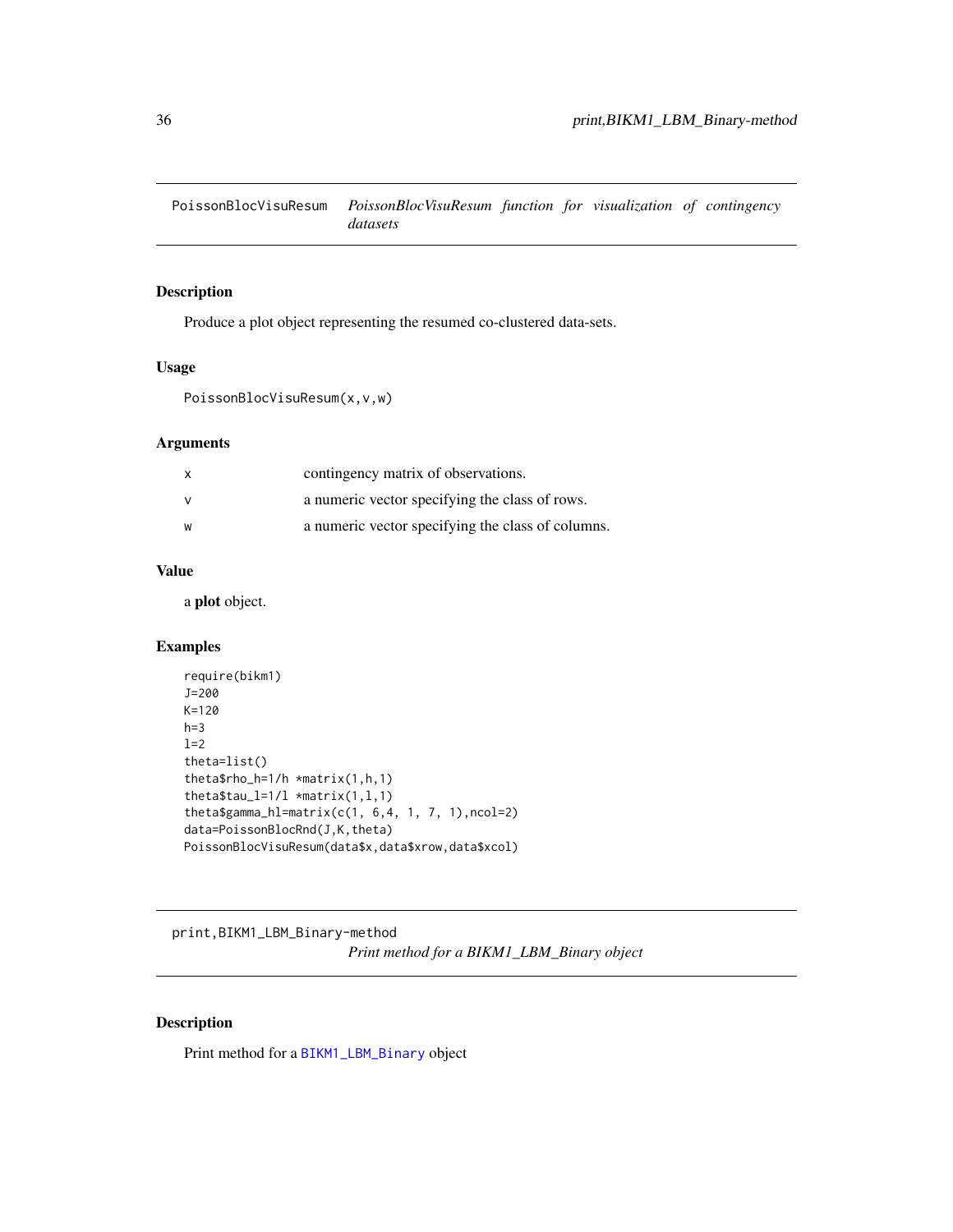## <span id="page-36-0"></span>Usage

```
## S4 method for signature 'BIKM1_LBM_Binary'
print(x, \ldots)
```
## Arguments

| X                       | in the print method, a BIKM1_LBM_Binary object       |
|-------------------------|------------------------------------------------------|
| $\cdot$ $\cdot$ $\cdot$ | in the print method, additional parameters (ignored) |

## Examples

```
require(bikm1)
n=200
J=120
g=3
h=2theta=list()
theta$pi_g=1/g *matrix(1,g,1)
theta$rho_h=1/h *matrix(1,h,1)
theta$alpha_gh=matrix(runif(6),ncol=h)
data=BinBlocRnd_LBM(n,J,theta)
res=BIKM1_LBM_Binary(data$x,3,2,4,init_choice='random')
print(res)
```
print,BIKM1\_LBM\_Poisson-method *Print method for a BIKM1\_LBM\_Poisson object*

## Description

Print method for a [BIKM1\\_LBM\\_Poisson](#page-9-1) object

#### Usage

```
## S4 method for signature 'BIKM1_LBM_Poisson'
print(x, \ldots)
```
## Arguments

| $\boldsymbol{\mathsf{x}}$ | in the print method, a BIKM1 LBM Poisson object      |
|---------------------------|------------------------------------------------------|
| $\cdots$                  | in the print method, additional parameters (ignored) |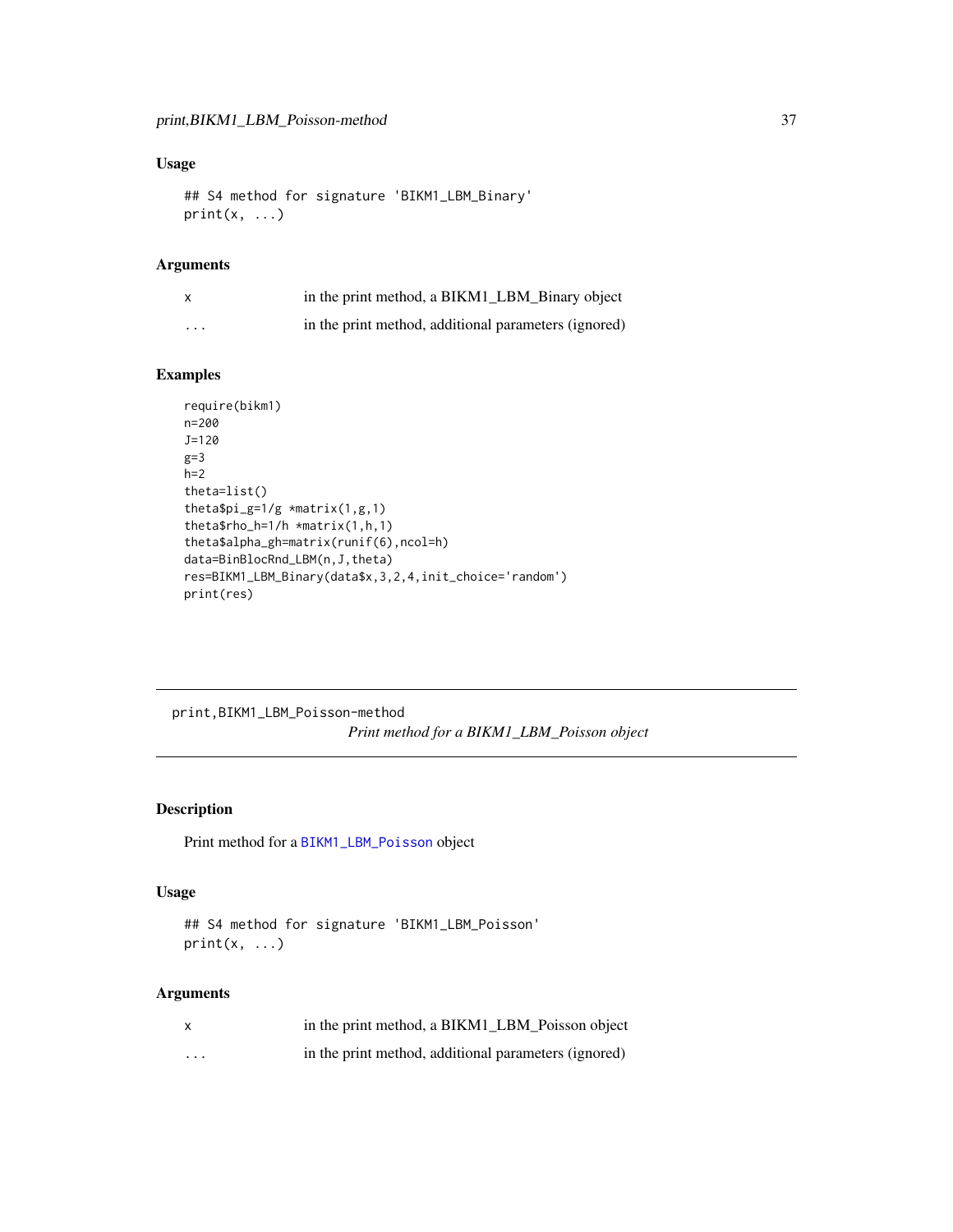## Examples

```
require(bikm1)
J=200
K=120
h=3l=2theta=list()
theta$rho_h=1/h *matrix(1,h,1)
thetatau_l=1/l *matrix(1,1,1)
theta$gamma_hl=matrix(c(1, 6, 4, 1, 7, 1), ncol=2)
data=PoissonBlocRnd(J,K,theta)
res=BIKM1_LBM_Poisson(data$x,3,2,4,init_choice='random')
print(res)
```
print,BIKM1\_MLBM\_Binary-method

*Print method for a BIKM1\_MLBM\_Binary object*

## Description

Print method for a [BIKM1\\_MLBM\\_Binary](#page-12-1) object

#### Usage

```
## S4 method for signature 'BIKM1_MLBM_Binary'
print(x, \ldots)
```
## Arguments

|          | in the print method, a BIKM1_MLBM_Binary object      |
|----------|------------------------------------------------------|
| $\cdots$ | in the print method, additional parameters (ignored) |

```
require(bikm1)
n=200
J=120
K=120
g=3h=2l=2theta=list()
thetapi_g=1/g \times matrix(1,g,1)theta$rho_h=1/h *matrix(1,h,1)
theta$tau_l=1/1 *matrix(1,1,1)
theta$alpha_gh=matrix(runif(6),ncol=h)
theta$beta_gl=matrix(runif(6),ncol=l)
data=BinBlocRnd_MLBM(n,J,K,theta)
```
<span id="page-37-0"></span>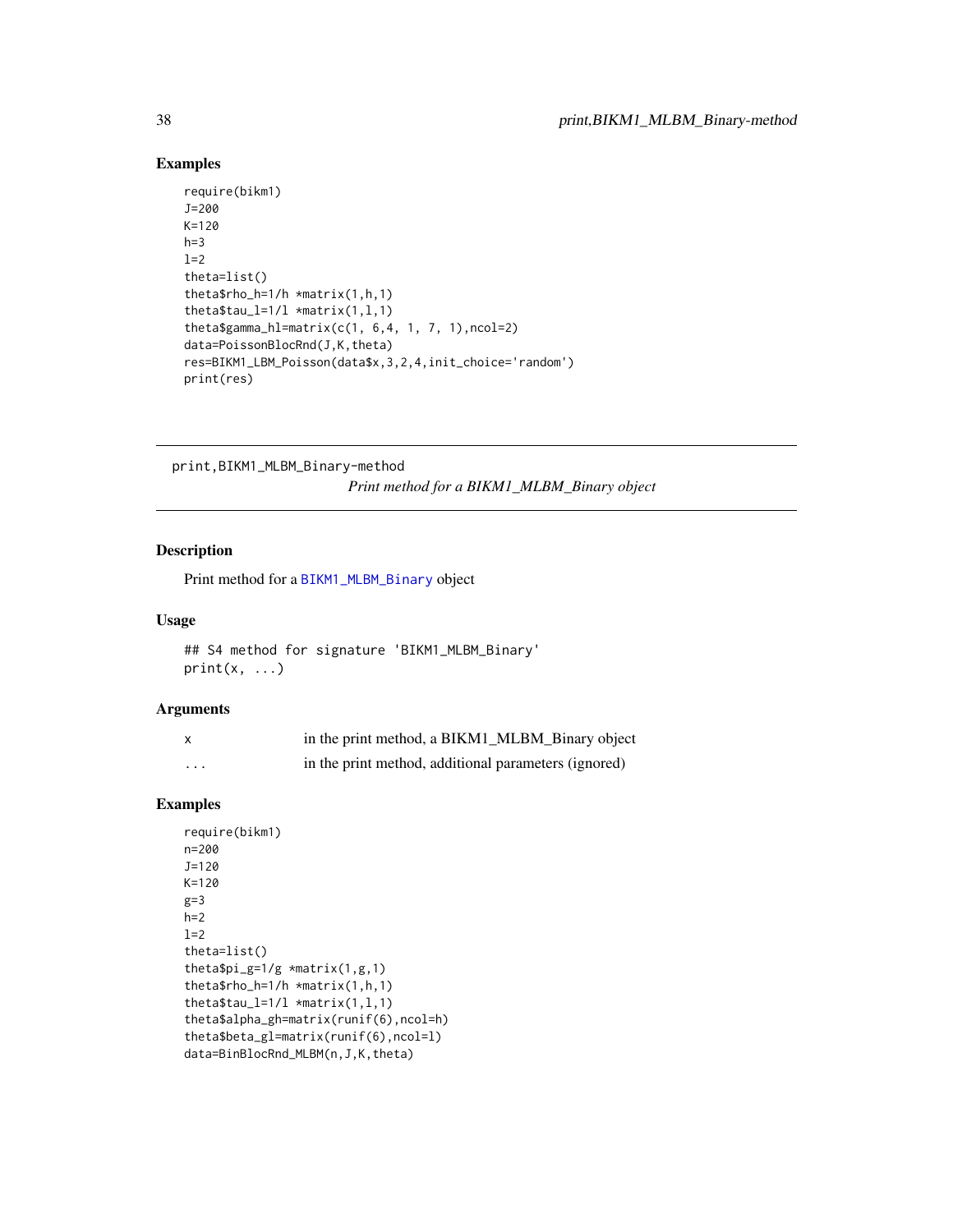```
res=BIKM1_MLBM_Binary(data$x,data$y,3,3,3,4)
print(res)
```
show,BIKM1\_LBM\_Binary-method

*Show method for a BIKM1\_LBM\_Binary object*

## Description

show method for a [BIKM1\\_LBM\\_Binary](#page-6-1) object

## Usage

## S4 method for signature 'BIKM1\_LBM\_Binary' show(object)

#### Arguments

object a BIKM1\_LBM\_Binary object

### Examples

```
require(bikm1)
n=200
J=120
g=3h=2theta=list()
thetapi_g=1/g \times matrix(1,g,1)theta$rho_h=1/h *matrix(1,h,1)
theta$alpha_gh=matrix(runif(6),ncol=h)
data=BinBlocRnd_LBM(n,J,theta)
res=BIKM1_LBM_Binary(data$x,4,4,4,init_choice='random')
show(res)
```
show,BIKM1\_LBM\_Poisson-method *Show method for a BIKM1\_LBM\_Poisson object*

## Description

show method for a [BIKM1\\_LBM\\_Poisson](#page-9-1) object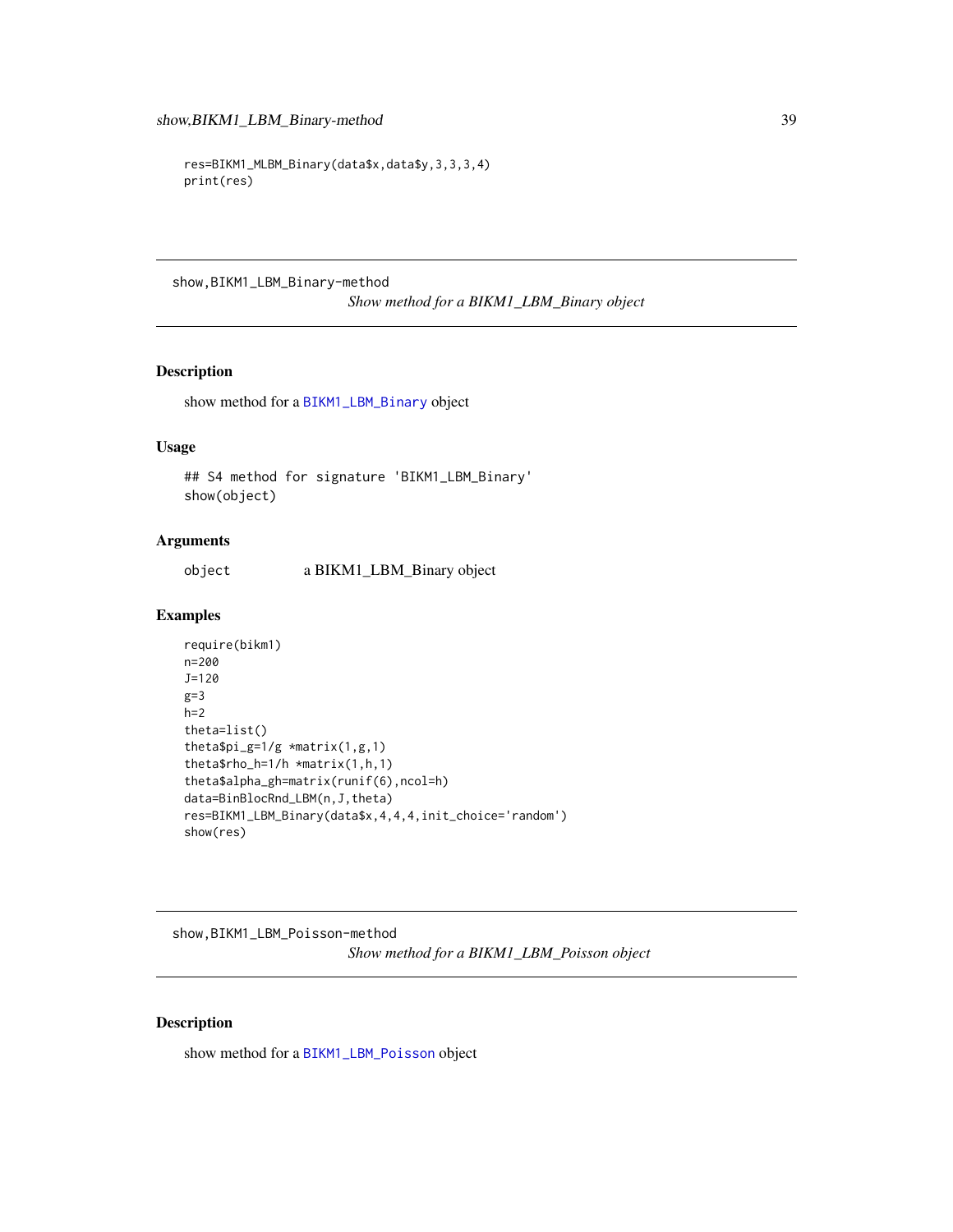# Usage

```
## S4 method for signature 'BIKM1_LBM_Poisson'
show(object)
```
## Arguments

object a BIKM1\_LBM\_Poisson object

## Examples

```
require(bikm1)
J=200
K=120
h=3l=2theta=list()
theta$rho_h=1/h *matrix(1,h,1)
theta$tau_l=1/l *matrix(1,l,1)
theta$gamma_hl=matrix(c(1, 6, 4, 1, 7, 1), ncol=2)
data=PoissonBlocRnd(J,K,theta)
res=BIKM1_LBM_Poisson(data$x,4,4,4,init_choice='random')
show(res)
```
show,BIKM1\_MLBM\_Binary-method

```
Show method for a BIKM1_MLBM_Binary object
```
## Description

show method for a [BIKM1\\_MLBM\\_Binary](#page-12-1) object

# Usage

```
## S4 method for signature 'BIKM1_MLBM_Binary'
show(object)
```
#### Arguments

object a BIKM1\_MLBM\_Binary object

## Examples

require(bikm1) n=200 J=120 K=120  $g=3$  $h=2$ 

<span id="page-39-0"></span>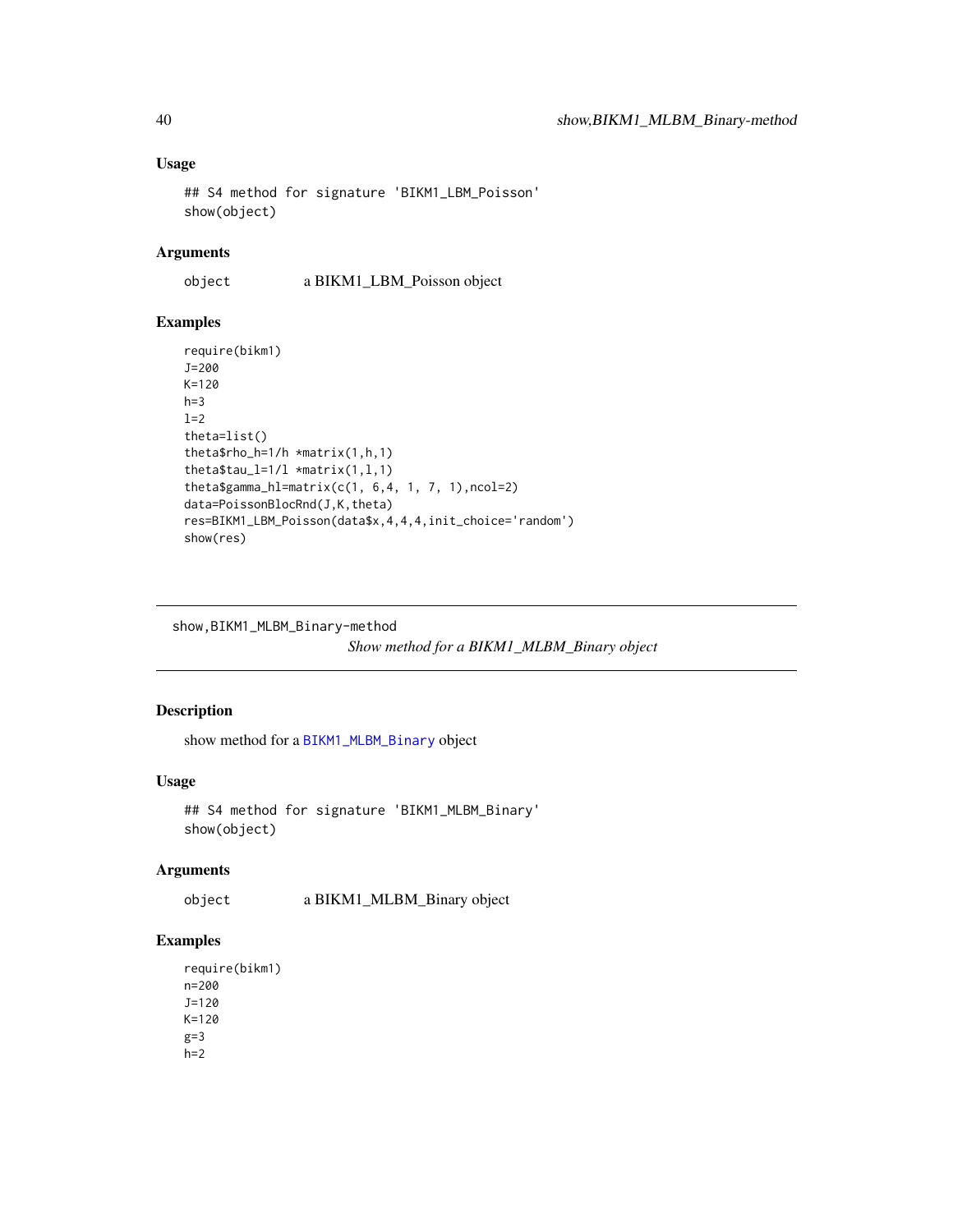## <span id="page-40-0"></span>summary, BIKM1\_LBM\_Binary-method 41

```
l=2theta=list()
theta$pi_g=1/g *matrix(1,g,1)
theta$rho_h=1/h *matrix(1,h,1)
theta$tau_l=1/1 *matrix(1,1,1)
theta$alpha_gh=matrix(runif(6),ncol=h)
theta$beta_gl=matrix(runif(6),ncol=l)
data=BinBlocRnd_MLBM(n,J,K,theta)
res=BIKM1_MLBM_Binary(data$x,data$y,3,3,3,4)
show(res)
```

```
summary,BIKM1_LBM_Binary-method
```
*Summary method for a BIKM1\_LBM\_Binary object*

## Description

Produce a summary of informations of a BIKM1\_LBM\_Binary object

## Usage

```
## S4 method for signature 'BIKM1_LBM_Binary'
summary(object, ...)
```
### Arguments

| object | in the summary method, a BIKM1_LBM_Binary object       |
|--------|--------------------------------------------------------|
| .      | in the summary method, additional parameters (ignored) |

```
require(bikm1)
n=200
J=120
g=3h=2theta=list()
theta$pi_g=1/g *matrix(1,g,1)
theta$rho_h=1/h *matrix(1,h,1)
theta$alpha_gh=matrix(runif(6),ncol=h)
data=BinBlocRnd_LBM(n,J,theta)
res=BIKM1_LBM_Binary(data$x,3,2,4,init_choice='random')
summary(res)
```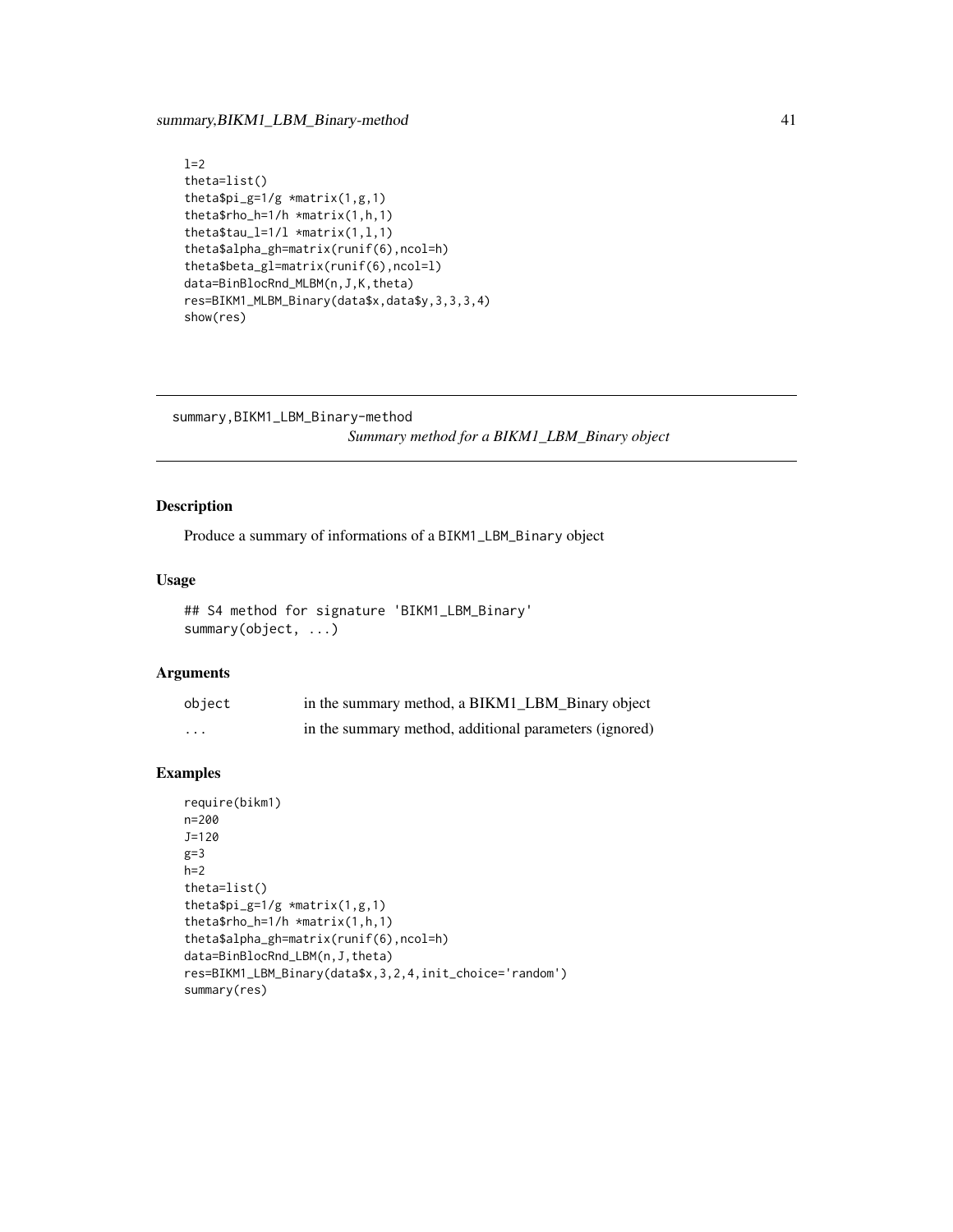<span id="page-41-0"></span>summary,BIKM1\_LBM\_Poisson-method

*Summary method for a BIKM1\_LBM\_Poisson object*

## Description

Produce a summary of informations of a BIKM1\_LBM\_Poisson object

#### Usage

```
## S4 method for signature 'BIKM1_LBM_Poisson'
summary(object, ...)
```
### **Arguments**

| object | in the summary method, a BIKM1 LBM Poisson object      |
|--------|--------------------------------------------------------|
| .      | in the summary method, additional parameters (ignored) |

## Examples

```
require(bikm1)
J=200
K=120
h=3l=2theta=list()
theta$rho_h=1/h *matrix(1,h,1)
theta$tau_l=1/l *matrix(1,l,1)
theta$gamma_hl=matrix(c(1, 6, 4, 1, 7, 1), ncol=2)
data=PoissonBlocRnd(J,K,theta)
res=BIKM1_LBM_Poisson(data$x,4,4,4,init_choice='random')
summary(res)
```
summary,BIKM1\_MLBM\_Binary-method *Summary method for a BIKM1\_MLBM\_Binary object*

#### Description

Produce a summary of informations of a BIKM1\_MLBM\_Binary object

## Usage

```
## S4 method for signature 'BIKM1_MLBM_Binary'
summary(object, ...)
```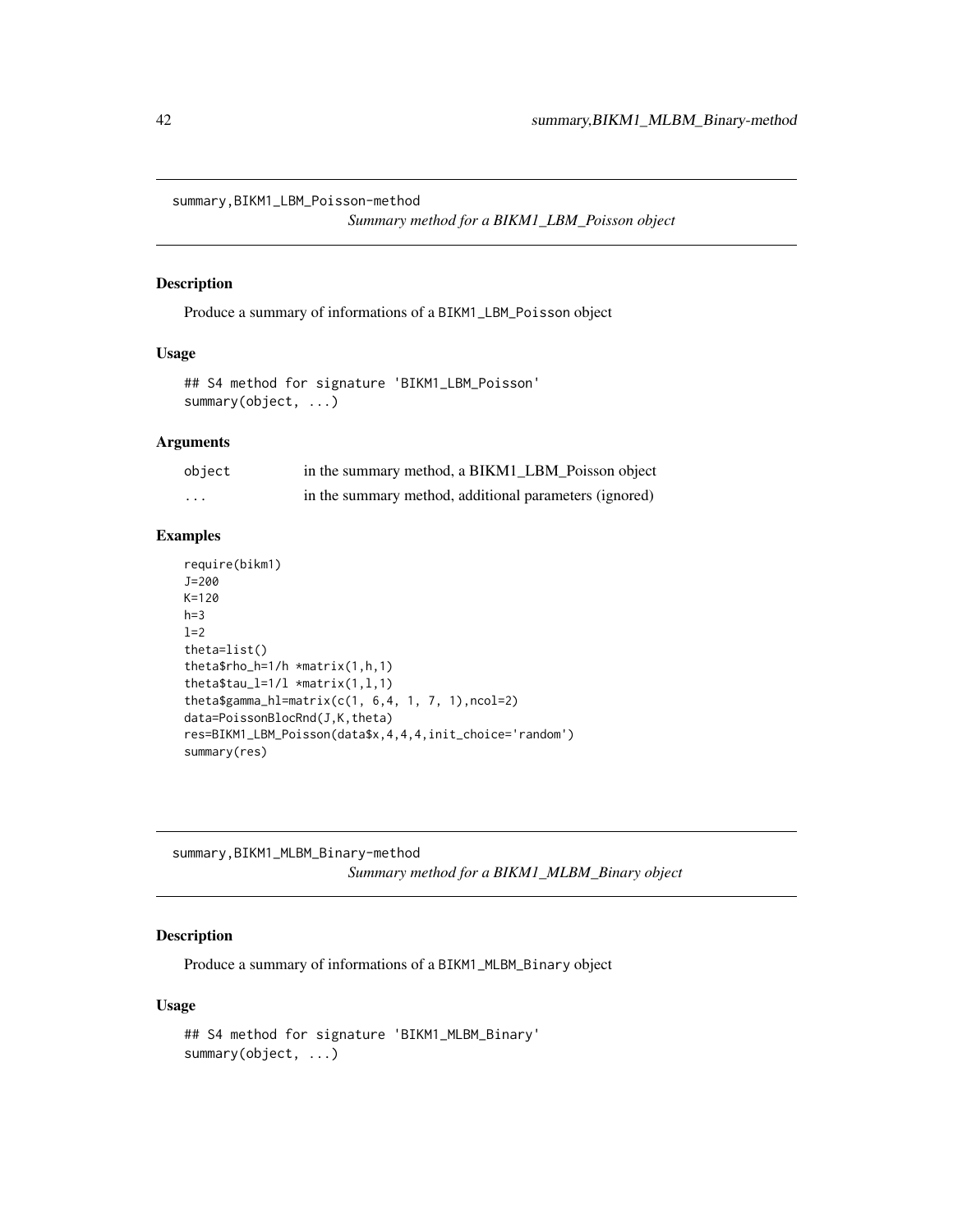# Arguments

| object | in the summary method, a BIKM1_MLBM_Binary object      |
|--------|--------------------------------------------------------|
| .      | in the summary method, additional parameters (ignored) |

```
require(bikm1)
n=200
J=120
K=120
g=3h=2l=2theta=list()
theta$pi_g=1/g \times matrix(1, g, 1)theta$rho_h=1/h *matrix(1,h,1)
theta$tau_l=1/l *matrix(1,l,1)
theta$alpha_gh=matrix(runif(6),ncol=h)
theta$beta_gl=matrix(runif(6),ncol=l)
data=BinBlocRnd_MLBM(n,J,K,theta)
res=BIKM1_MLBM_Binary(data$x,data$y,3,3,3,4)
summary(res)
```